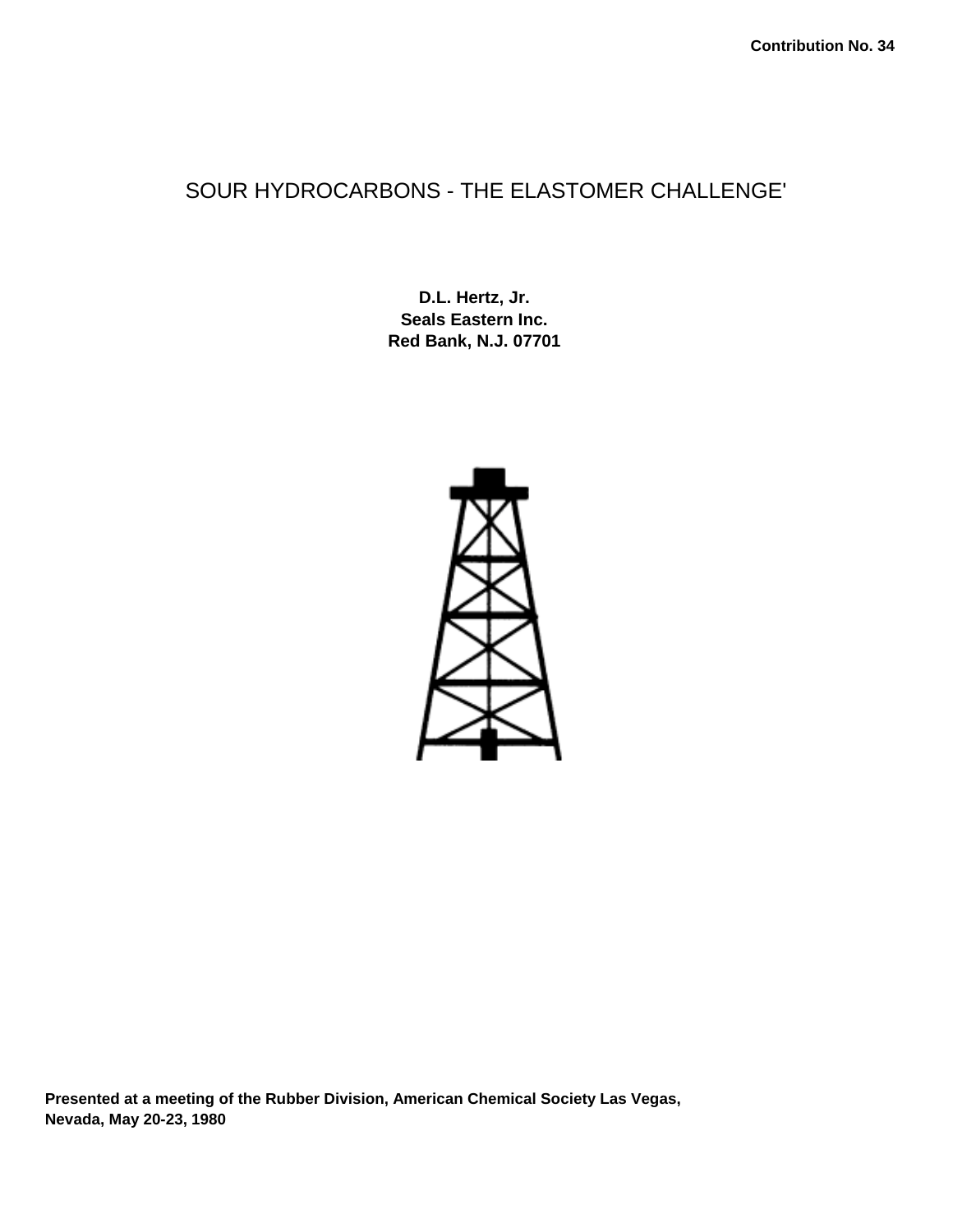#### **INTRODUCTION**

Hydrofluorocarbon elastomers, ASTM designation D1418-FKM, are produced domestically by Dupont and 3M Company under the trade names of Viton and Fluorel. FKM elastomers have been extensively studied, and ample published information is available both from suppliers and from journals such as Rubber Chemistry and Technology (RC&T). This paper deals primarily with interactions resulting from increasing weight-per cent of fluorine and increasing molecular weight of FKM elastomers in the "sour" hydrocarbon environment, not previously reported. With a few exceptions, most of the data utilized are available from RC&T and the Rubber Division's book "Science and Technology of Rubber."

#### **EXPERIMENTAL**

Early work on FKM formulations had indicated high molecular weight polymers (FKM1C) had superior mechanical properties in gas-liquid refrigeration applications. Initial testing in the sour crude environment confirmed this observation. We believed increasing weight-per cent fluorine elastomers would show further improvements, a fallacious assumption.

Backbone cleavage was presumed and subsequently proven as another incorrect assumption<sup>1</sup>. This led to a more rigorous evaluation of molecular weight relationships and physical modulus characteristics, key properties of the original FKM seal compounds.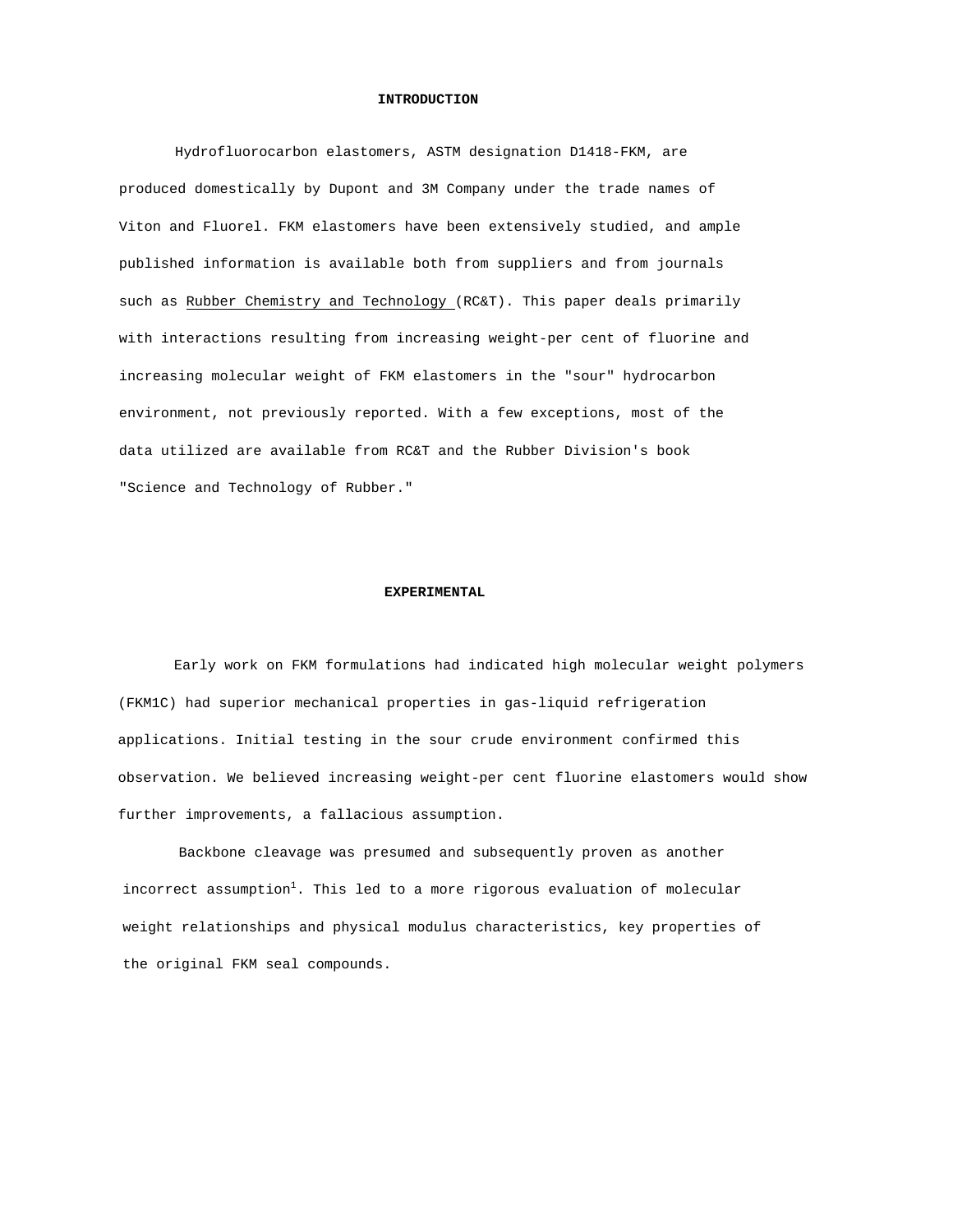#### **DISCUSSION AND RESULTS**

#### **Elastomers-The Panorama**

Mechanical properties.-"The strength and extensibility of an elastomer depend on its overall viscoelastic properties." This is part of Smith's introductory statement in his paper, "Strength of Elastomers-A Perspective."<sup>2</sup> Table I from this work neatly defines the elastomer we are studying. Strength and toughness are desired physical characteristics, one created by molecular mobility and the other by molecular immobility, a two phase condition, not available in hydrofluorocarbon (FKM) elastomers. FKM elastomers are categorized according to Smith as: filled, single-phase, non-crystalline materials.

Physical state and temperature.-Figure  $1^3$  is an idealized plot of shear modulus versus temperature. This curve represents all single phase, non-crystalline, filled or unfilled, crosslinked elastomers. The highest shear value represents the fracture energy of a typical crystalline material. The 1000 fold decrease in shear modulus with increasing temperature is a typical characteristic of this category of elastomers. Logically, increasing molecular weight increases the melt temperature**,** and crosslinking extends the rubbery plateau.

Figure 2, modulus (Young's modulus E) vs. temperature is a plot of real world FKM1 data<sup>4</sup> representing the circled area in Figure 1. Shear modulus is  $1/3$ to 1/4 Young's modulus (dependent on filler loading). This transition zone should be avoided in dynamic applications.

The dramatic degree of change in shear modulus versus temperature points out the viscoelastic nature of elastomers. A more comprehensive background is furnished by reviewing the failure envelope concept: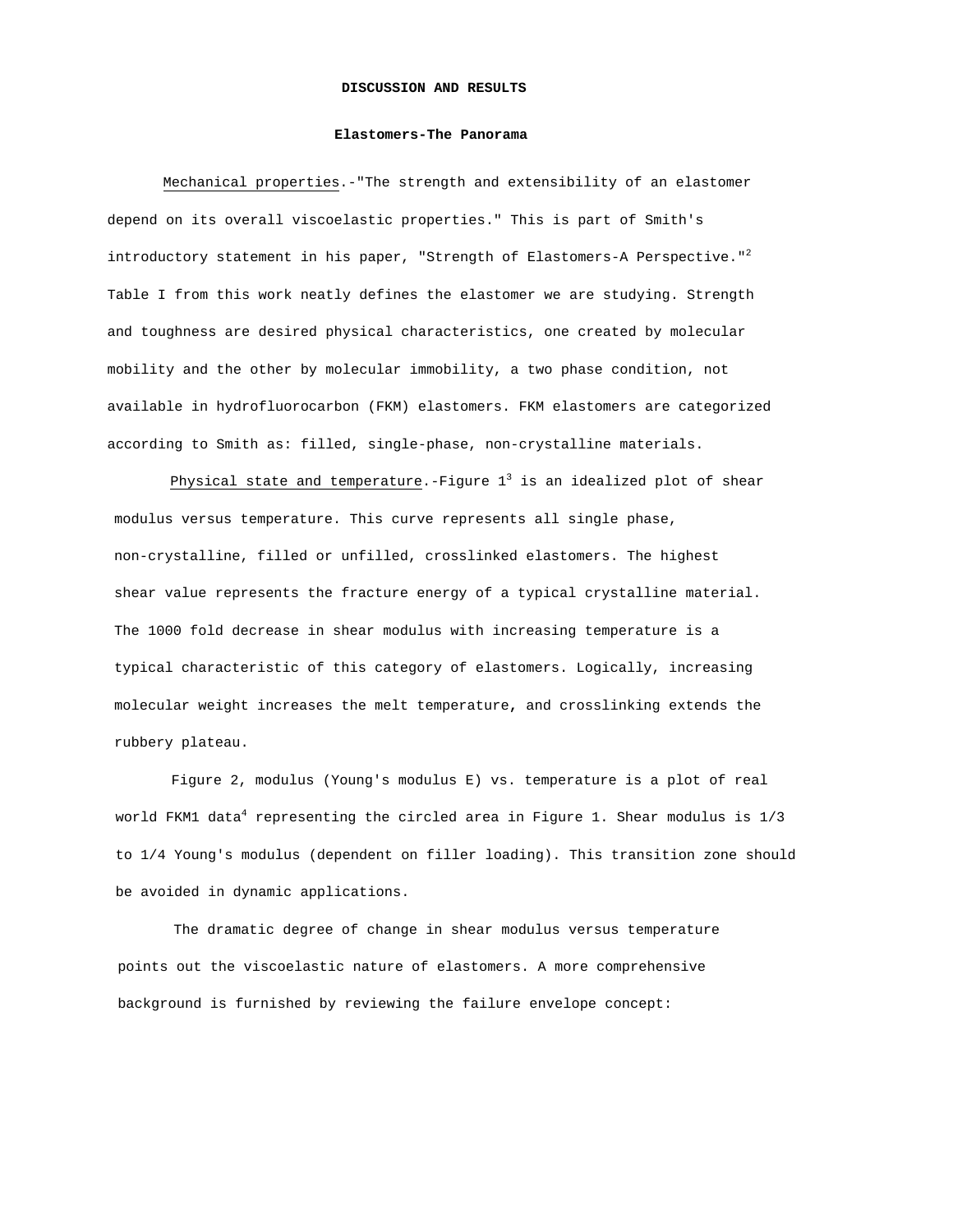Failure envelope concept.-Smith<sup>5,6</sup>, in some landmark work, developed his concept of ultimate properties, a major contribution. Earlier, William's, Landel, and Ferry, with their WLF equation, pointed out that all polymers, regardless of their chemical structure, will exhibit similar viscoelastic behavior at equal temperature intervals (T-Tg) above their respective glass-transition temperatures. Smith has added to this concept by showing that the ultimate tensile properties of a non-reinforced, amorphous, crosslinked elastomer can be characterized by a failure envelope which is independent of time (strain rate) and temperature.

Figure 3 from Reference 5 schematically illustrates the general effect of strain rate and temperature on the tensile, stress-strain properties of amorphous elastomers. The lines originating from 0 represent stress-strain curves determined at various strain rates and temperatures. The envelope ABC connects the rupture points. The rupture point moves counter clockwise around the "failure envelope" as either the strain rate is increased or the test temperature is decreased.

OA represents classical stress-strain behavior. DE and DF represent stress-relaxation and creep terminating in an equilibrium state. The dotted lines from G represent stress relaxation and creep terminating in a potential rupture mode.

The stress-strain curves represent the nonlinear viscoelastic response of an amorphous elastomer to an imposed strain, increasing directly proportionally to time.

In more recent work, Landel<sup>7</sup> shows an interesting series of FKM elastomer stress-strain curves (Figure 4) plotted logarithmically. The curves, progressively displaced upward as the temperature is decreased,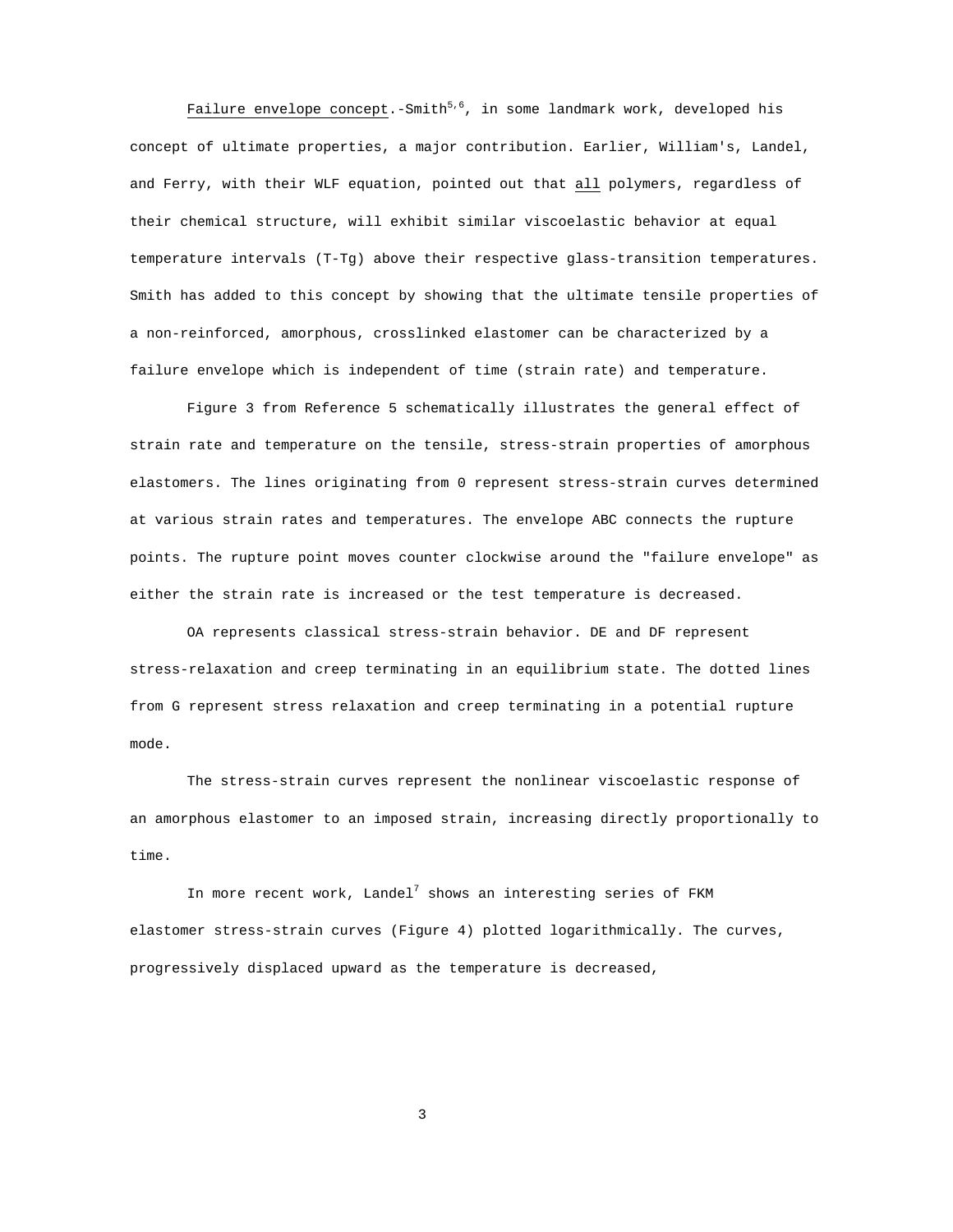are terminated at a point representing rupture. The family of curves represents a decreasing temperature run at one strain rate with the temperature normalized to Kelvin. By plotting an envelope around the rupture points, the curve in (Figure 3) is now emerging.

Failure envelope.-Smith's next approach was to run a non-reinforced FKM2 elastomer and plot the log of stress and strain at break, as shown in (Figure 5) (as opposed to the previous (Figure 4), which was plotted as the log of stress versus strain). The data points reflect 10 strain rates (from 0.02 to 20 inches per minute) for each of the nine temperatures noted. Again, the familiar parabolic curve is apparent. The data scatter in the low temperature area is understandable in light of the Tg curve (Figure 1) and the Meyer-Ferri curve (Figure 10). Both figures indicate that the rubbery characteristic is becoming "blurred" in this temperature range because microcrystallinity is appearing.

Filler reinforcement.-Table I points out the contribution of fillers to the source of strength of elastomers. At elevated temperatures, the contribution becomes greatly minimized<sup>8</sup> as evidenced by Figures  $6^9$  and  $7^{10}$ . The data, developed by Greensmith, Mullins, and Thomas<sup>11</sup> and plotted by Gent, represents critical fracture energy  $G_c$ , or critical strain energy release. The validity of a high temperature design model based on stress-strain properties for an unfilled, single-phase, non-crystallizable elastomer is more apparent after reviewing these figures. There is an obvious contribution by specific fillers at higher temperatures, but it is the contribution toward higher shear modulus rather than true stress at break.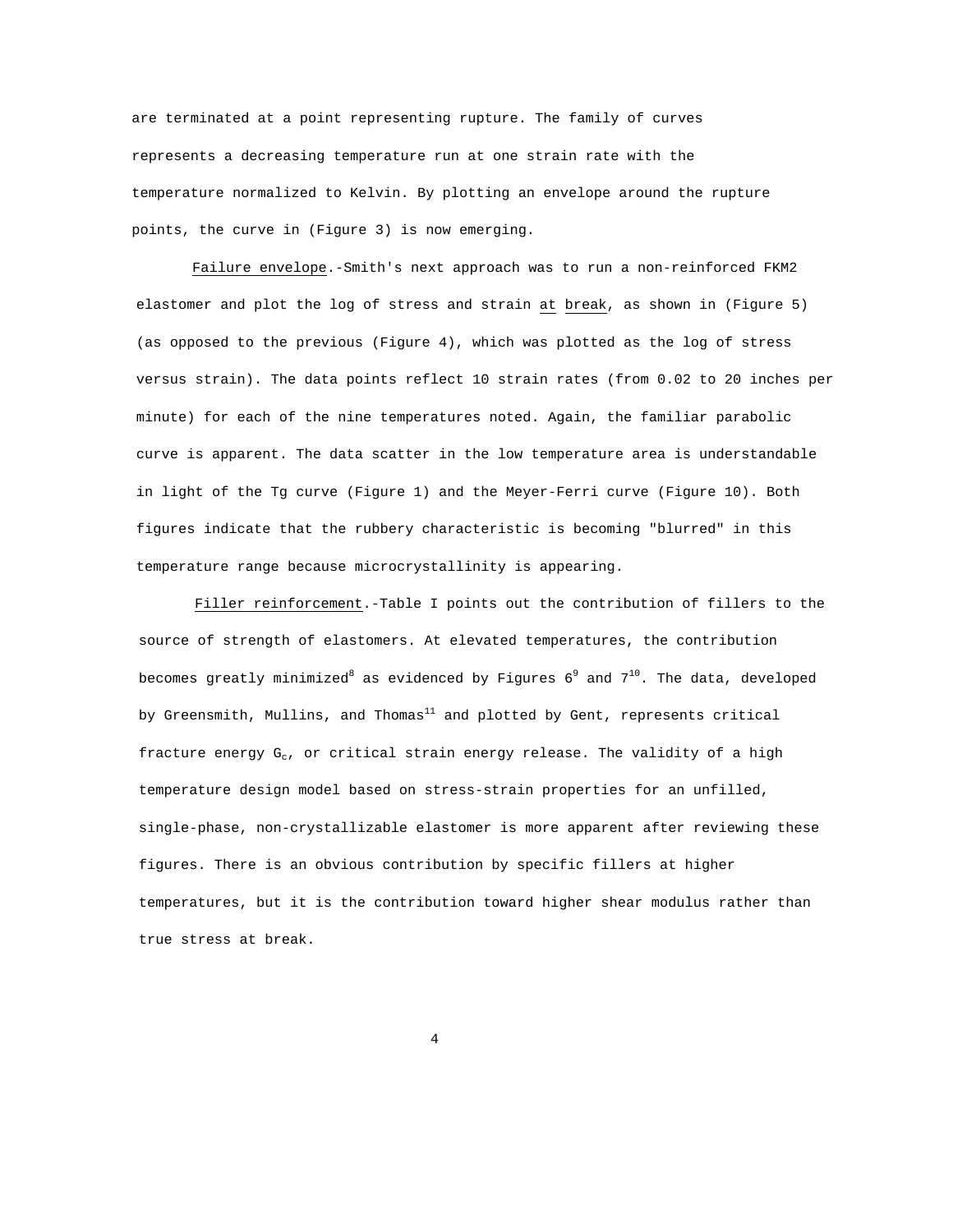Crosslink density.-Increasing crosslink density affects physical properties in the generalized manner described by Figure  $8^{12}$ . Dependence of true stress at break for an FKM1C (highest molecular weight) elastomer with varying diamine curative levels is illustrated by Figure  $9^{13}$ . The diamines are not as efficient as the newer bisphenols. The physical contribution of chain entanglements is very apparent. The peak stress at break values are formulations that would be considered "undercured" by conventional compounding standards. Supplier data<sup>14</sup> and other references<sup>15,16</sup> give ample technical details of crosslinking chemistry. Our interest is primarily in the development of higher-modulus while optimizing other various critical physical properties such as tear strength and compression set.

#### Theory

Rubber elasticity.-"It is now well established that the stress in a deformed rubber originates within the chains of the network. Inter-chain interactions contribute negligibly to the stress  $.$  "<sup>17</sup> (Figure 10) from Reference 18 illustrates the Meyer-Ferri experiment which helped to establish the importance of entropy as the deformation mechanism in rubber. The third law of thermodynamics is essentially satisfied by this experiment, illustrating that force is directly proportional to temperature using absolute (Kelvin) temperature as a base. Thermodynamics is thus firmly established as a contributing discipline for the understanding of other polymeric responses.

Intermolecular forces.-Intermolecular forces are the attractive forces between two molecules due to electrical imbalances. We are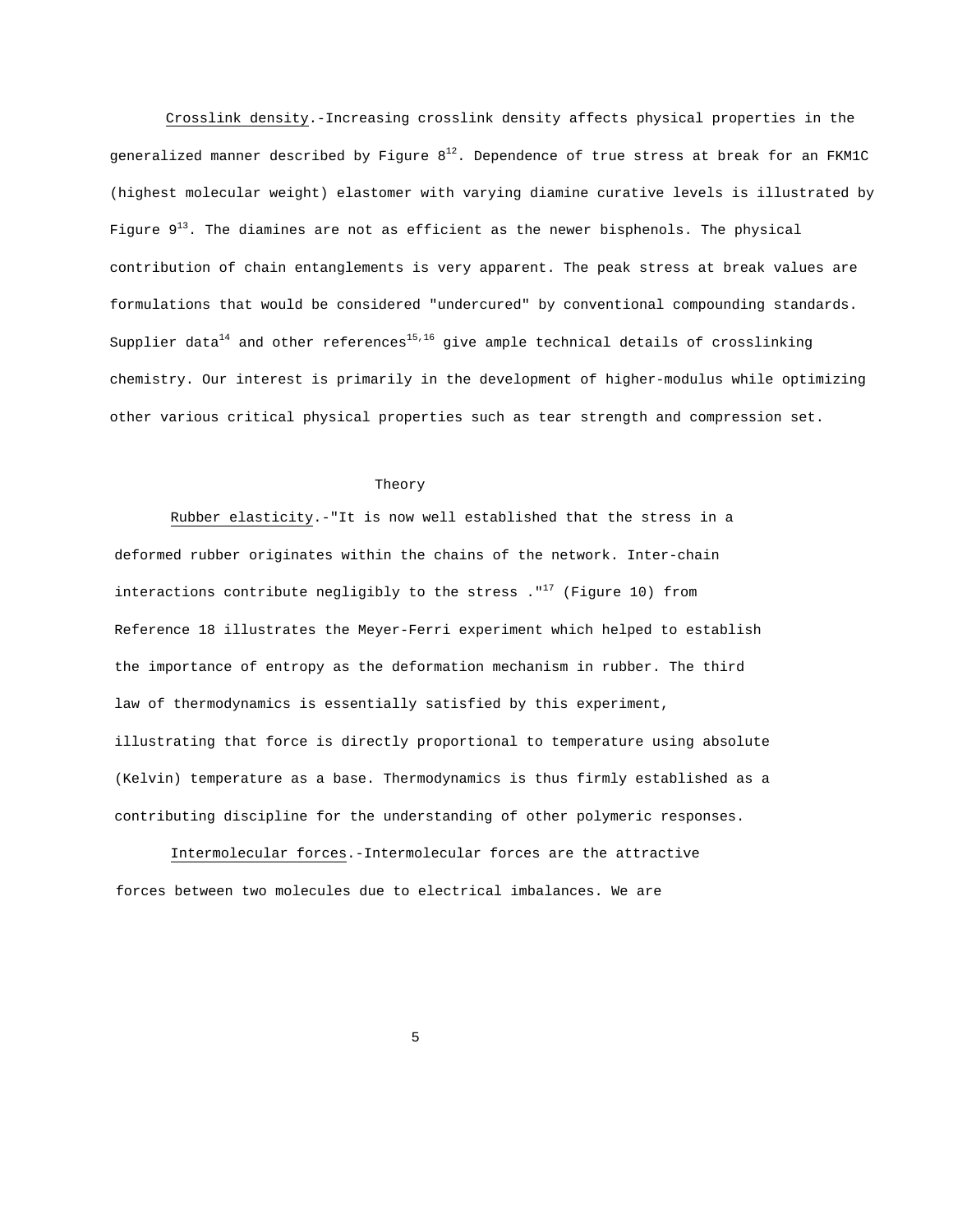considering the three major intermolecular force components which control physical strength, thermal properties, and solubility (compatibility).

Dispersion (London) forces.- $\delta_d$ , are common to all matter. They are omni-directional and are a major contributor to the physical properties of materials. They are the only intermolecular force in non-polar materials. The individual attractive effect is relatively insignificant but cumulative with increasing molecular weight. Table II illustrates that a change in physical state from a gas, to a liquid, to a solid, is the direct result of dispersion forces.

Dipole (Keesom) forces.  $-\delta_p$ , also called orientation-electrostatic forces, are created when the vector sums of the various bond angles do not cancel, creating a net dipole. Methanol is an interesting model: two gases combine to create a liquid, (Figure 11). Dipole forces have a strong orientation effect often creating geometric species such as dimers, trimers, tetramers, and pseudopolymers. The model illustrated is complicated by a third intermolecular force, the hydrogen bond, Figure 12.

Charge transfer forces.  $-\delta_h$ , is a catch-all contribution (including hydrogen bonds) of a series of smaller intermolecular forces, all relatively directional like the dipole force. An interesting effect is illustrated in (Figure 13).  $CH_4$  and  $CF<sub>4</sub>$  are symmetrical, non-polar molecules, the boiling points dictated by dispersion forces alone, and the difference due to different CH and CF binding energies. Fluorine substitutions of hydrogen raises the boiling point due to H-F interactions. The highest boiling point is for  $CH_2F_2$ , illustrating the highly directional nature of the hydrogen bond.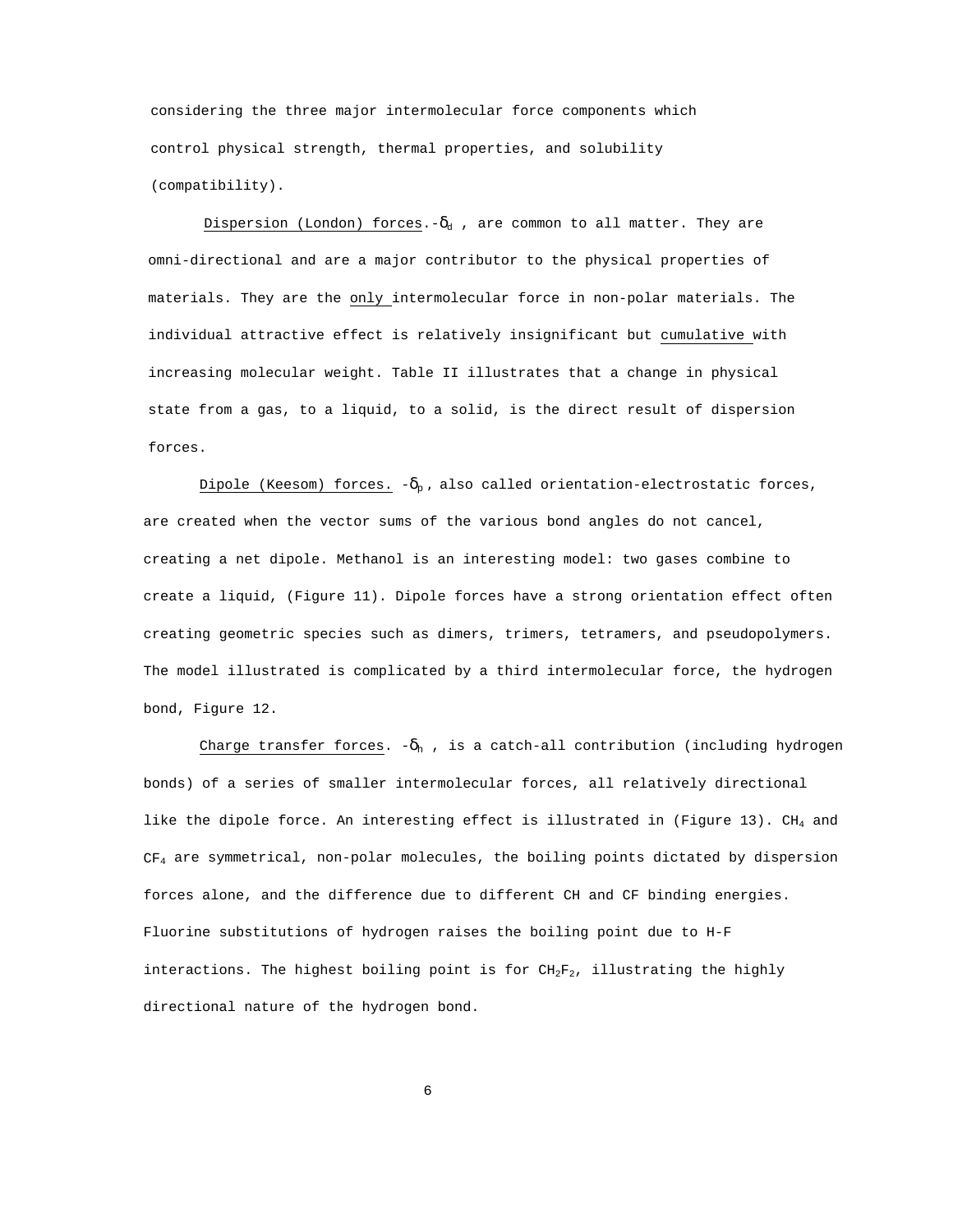#### Weight-Per Cent Fluorine

PTFE polymers.-PTFE (polytetrafluoroethylene) was the first totally fluorinated (perfluoro)/polymer (76 weight-% fluorine). PTFE represents the maximum chemical and thermal stability available in an aliphatic carbon backbone polymer. The "folded chain" molecular architecture, Figure  $14^{19}$ , precludes a rubbery phase because of the high per cent of microcrystallinity  $(50 - 70)$ .

FKM elastomers.-The rubbery analogs, FKM elastomers, are created by polymerization of two or more fluorinated monomers subsequently referred to as structural units such as vinylidene fluoride (VF2), tetrafluoroethylene (PTFE), hexafluoropropylene (HFP), and perfluorovinylmethylether (PVME). The bulky side groups on the HFP (-CF<sub>3</sub>) and PVME (-OCF<sub>3</sub>) do not allow folded chain structures, and the random coil structure results. A Tg below room temperature, less than 30% microcrystallinity and a random coil structure are minimum requirements for elastomers as we know them. $^{20}$ 

Fluorine.-Weight-per cent fluorine in FKM elastomers ranges from 66% to 73.9%. Table III shows an estimated weight-per cent of both fluorine and hydrogen for the four generally utilized elastomers.

Hydrogen fluorine number ratio is also noted. Molecular weight differences (19 versus 1) understates the effect of hydrogen, which has a multiple role in FKM1-3 elastomers;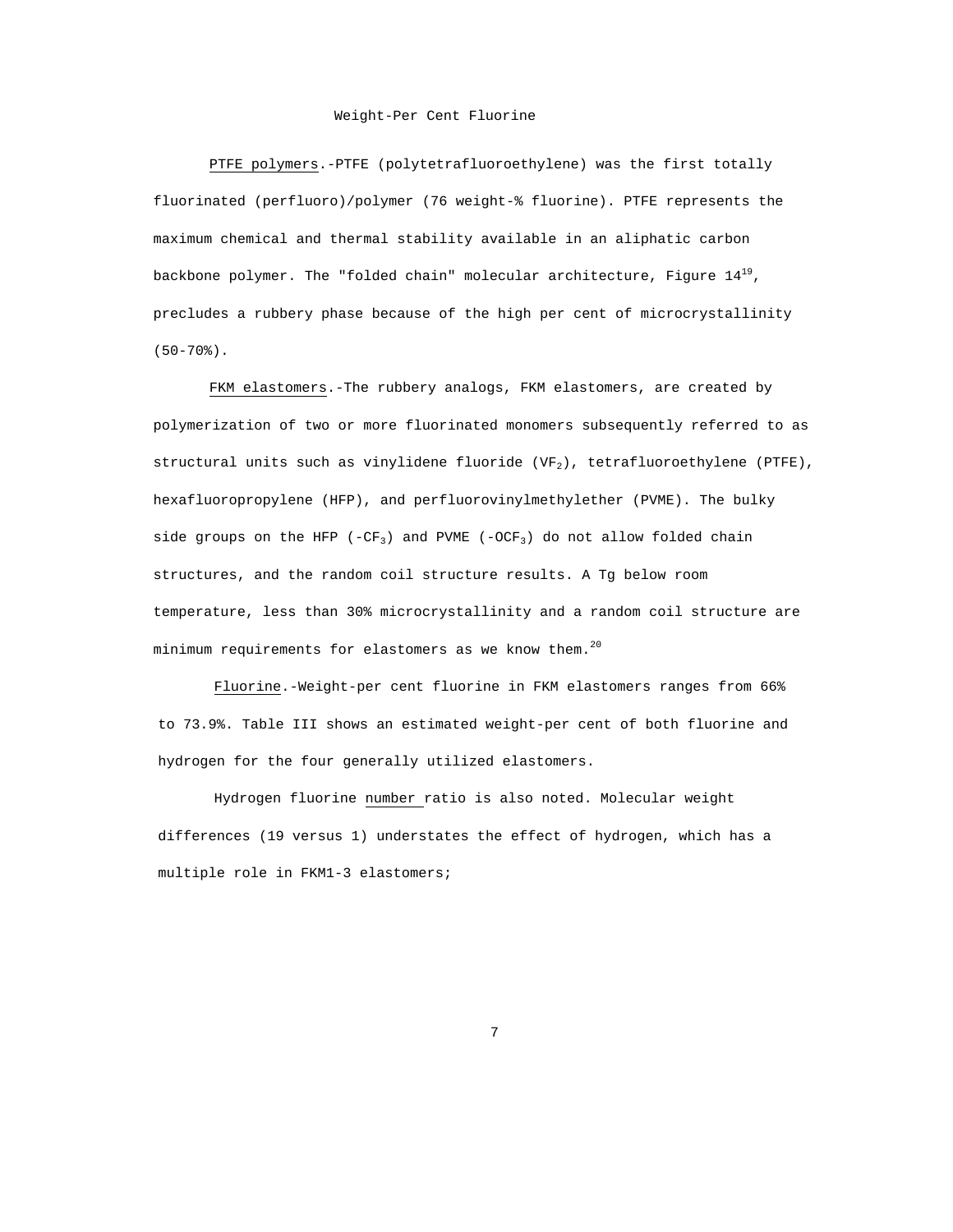Hydrogen - Good effects

Cure site for dehydrohalogenation mechanism.

Improves low temperature flexibility.

Better physical properties at intermediate temperatures.

Hydrogen - Bad effects

Lowers thermal stability.

Attracts hydrogen bonding molecules (methanol, etc.).

Inherent site for acid-base interactions.

Temperature-Fluorine %.-Increasing weight-per cent fluorine raises the Tg because of molecular size and electronegativity differences, Table IV (hydrogen is strongly positive, fluorine strongly negative). Tg is the point of change in the slope of the curve of volume versus temperature, Figure  $15^{21}$ . It is generally accepted that all single phase, amorphous polymers have 0.025 ( $2^{1/2}$ %) free volume at  $Tg^{22}$ . Comparison of physical properties of most amorphous, single-phase elastomers at equivalent temperatures corrected to Tg should give similar results. The WLF equation can be used to predict empirically, with surprising accuracy, property shifts up to 100°C above Tg.

### Molecular Weight

Degree of polymerization.-Single-phase elastomers usually reach optimum processing properties at about 1000 structural units, Figure  $16^{23}$ . Lower and higher degrees of polymerization (molecular weight) are often available, with a range of 500 to 2500 units not uncommon. Some typical estimated degrees of polymerization are listed in Table V. A plot, Figure 17, of four FKM1 polymers having increasing Mooney viscosity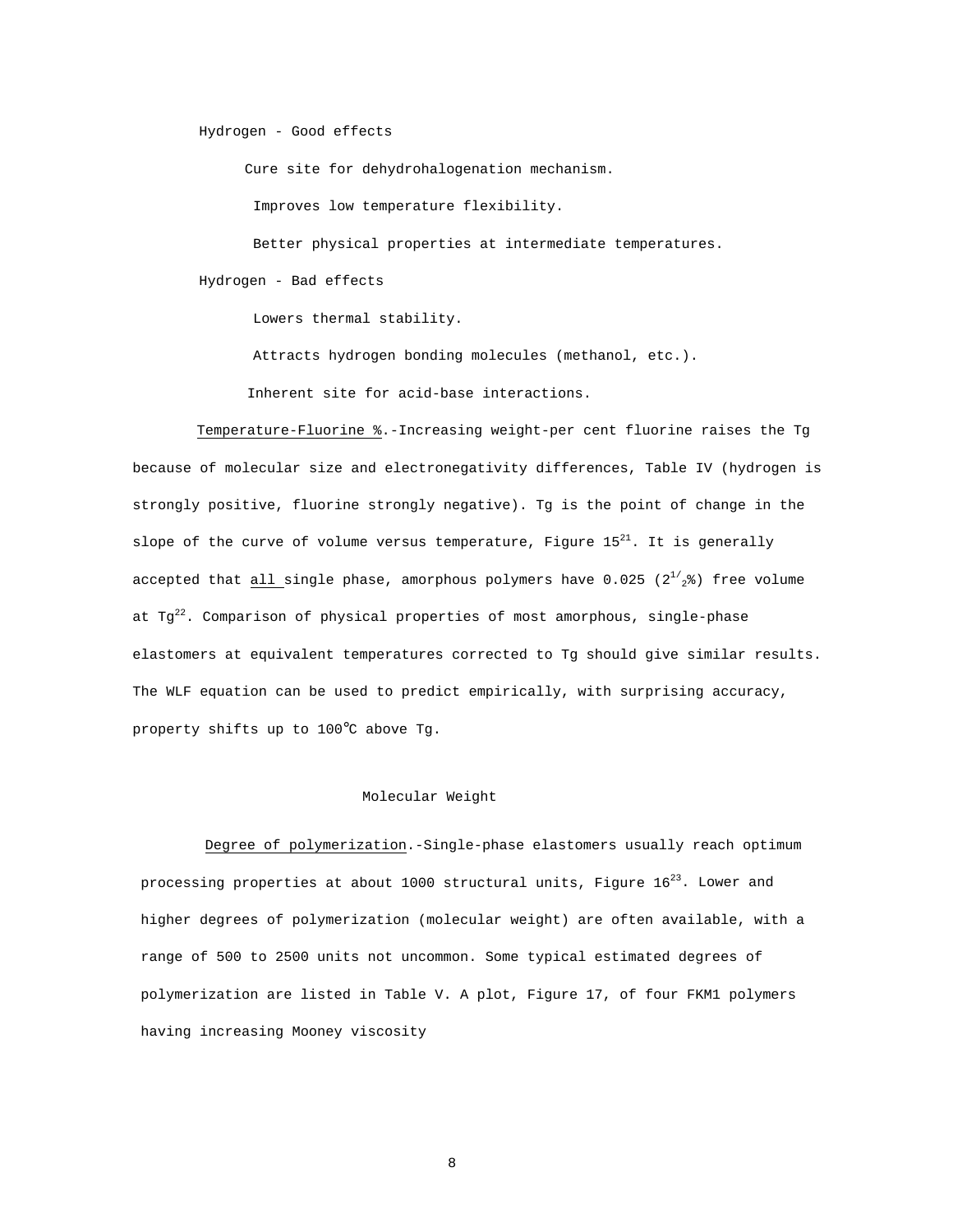(molecular weight) shows improvements in tensile, elongation, and compression set. M100 modulus and durometer are relatively unchanged.

Compression set improves with increasing degree of polymerization because of chain entanglements.

Physical entanglements.-Additional entanglements are created by crosslinking, Figure  $18^{25}$ . Kramer and Ferry<sup>26</sup> note that a typical EPM (56 mole % ethylene) has a physical entanglement every 50 structural units. Polystyrene has a physical entanglement every 175 structural units. FKM1 polymers might have a physical entanglement every 150 structural units, and FFKM, every 175 structural units (due to higher bulky fluorine ratios).

The concept of physical entanglements does not lend itself to classical solutions. High molecular weight crosslinked polymers have properties that normally would be predicted by a crosslink density twice as high as the known value.

Molecular weight effects.-The effect of increasing molecular weight on tensile strength is apparent at higher temperatures. Noted later is the effect on gas-liquid-elastomer interactions resulting in improved resistance to blistering and fracture.

#### Gas-Liquid-Elastomer Interactions

Failure modes.-The failure modes of rubber components through sponging, blistering, and rupturing are logically caused by diffusion of gases into the elastomer. The idea of diffusion is intuitive and is readily acceptable, in view of all elastomers having  $2^{1/2}$ % void area at Tg, noted earlier. Van Amerongen's classic work on diffusion<sup>27</sup> points out that the diffusion coefficient is dependent on molecular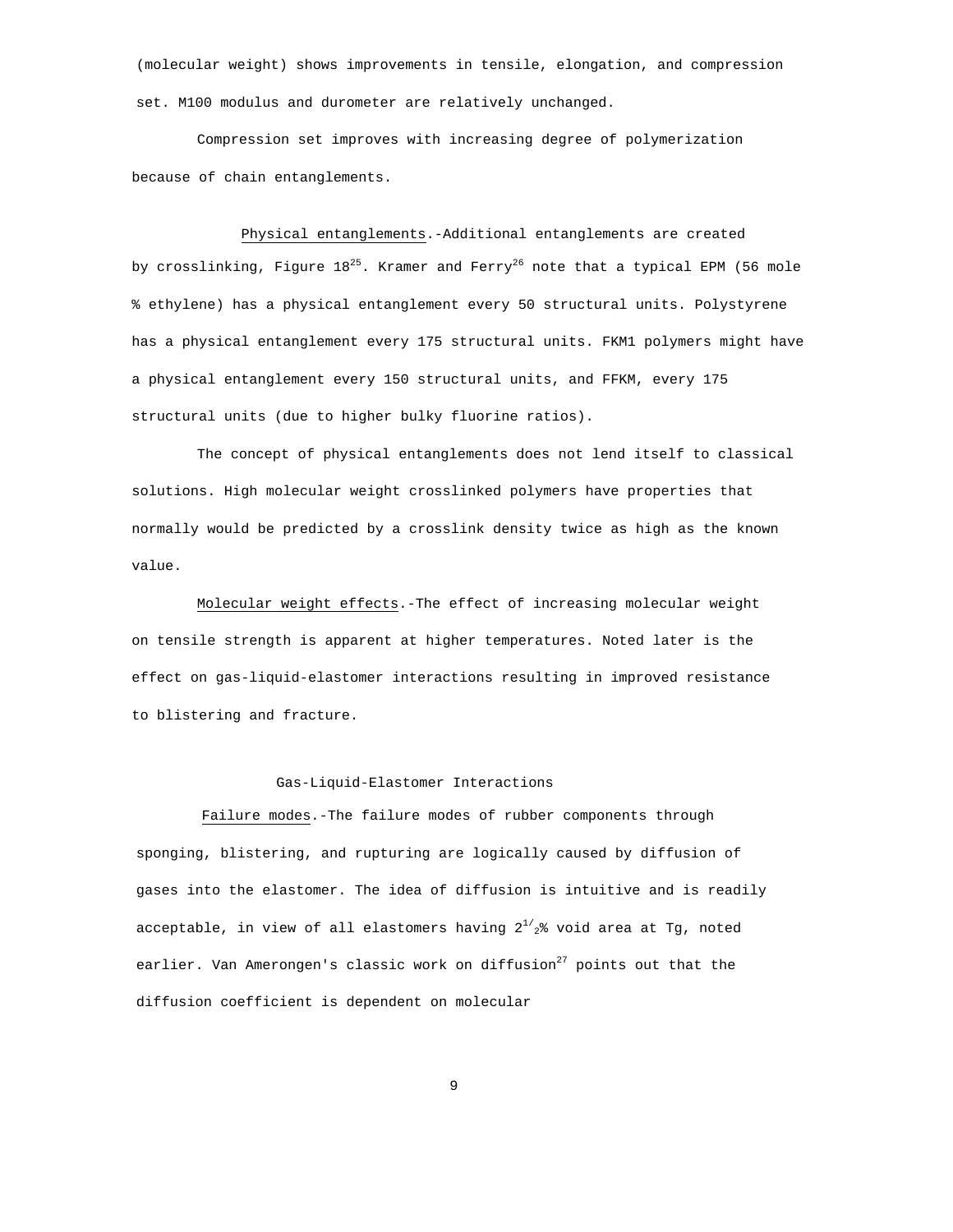construction, pressure, solubility and Tg. Simplistically, we will define gas-liquid-elastomer interactions by stating: DIFFUSION creates the problem, and SOLUBILITY exaggerates the problem.

Diffusion.-Diffusion<sup>28</sup> is the net transport of material within a single phase in the absence of mixing. Experiment and theory have shown that diffusion can result from pressure gradients (pressure diffusion), temperature gradients (thermal diffusion), external force fields (forced diffusion), and concentration gradient diffusion.

Solubility.-Potential solubility of the  $CO_2$  and  $H_2S$  gases in elastomers was reviewed by the solubility parameter concept.

Solubility parameter concept.-Data for solubility parameters,  $\delta$  , was developed on the basis of the Hildebrand<sup>29,30</sup> regular solution theory, using the Hansen<sup>31</sup> modification. This modification considers  $\delta$  to be the sum of three component forces:  $\delta^2$  =  $\delta^2_{\rm d}$  +  $\delta^2_{\rm p}$  +  $\delta^2_{\rm h}$  where

 $\delta_d$  = dispersion (London) - common to all matter,

 $\delta_p$  = dipole (Keesom) forces - created by permanent dipoles, and

 $\delta_h$  = charge transfer forces (including hydrogen bonds).

Hildebrand states that a difference of four or less  $\delta$  units  $\{(\mathbb{J}/\mathfrak{m}^{-3})^{1/2}.\mathbb{10}^{-3}\}$  between solvent and solute indicates a potential solubility interaction. Solubility parameter data for Table VI and Table VII were derived by using the molecular additive constants technique as advanced by Fedors<sup>32</sup> from unpublished data by Beerbower<sup>33</sup>.

C0<sub>2</sub> solubility.-C0<sub>2</sub> with  $\delta$ =15.1 has a theoretical compatibility mix with FKM1 through FFKM-4, appearing more soluble with increasing weight-per cent fluorine. In terms of molecular thermodynamics, it has a doubly degenerate bending mode<sup>34</sup> (meaning that it vibrates both perpendicular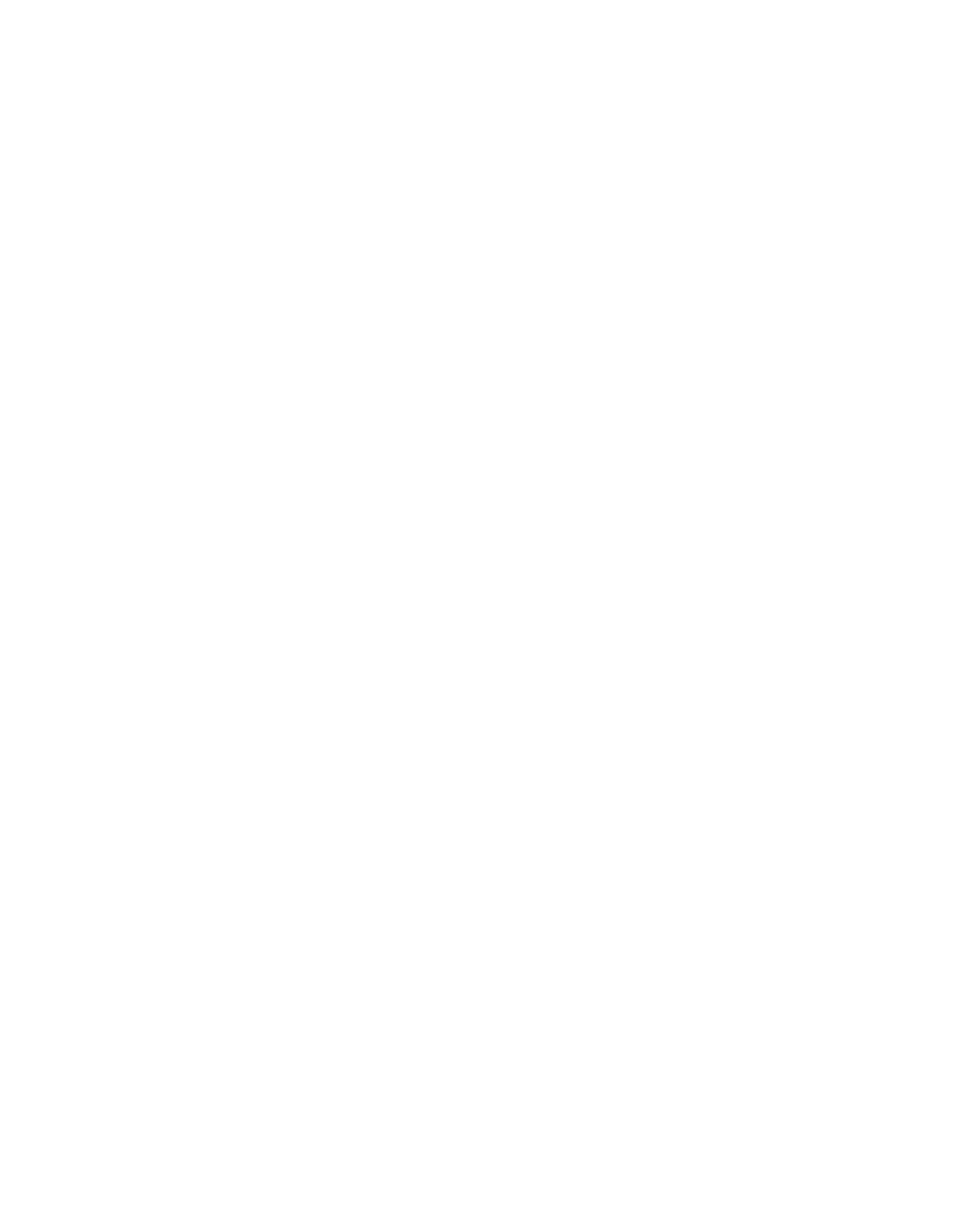and parallel to a plane surface), which makes it a very mobile molecule.

 $H_2S$  solubility.- $H_2S$  with  $\delta$ =22.6 also shows theoretical compatibility decreasing with increasing weight-per cent fluorine. Previous testing by Seals Eastern had indicated that increasing weight-per cent FKM elastomers equivalently compounded were less resistant to sour crude blistering.

#### Conclusion

The contradictory results on  $H_2S$  (theoretical solubility versus actual data) lead us to believe we had both a physical problem of diffusion and a thermodynamic conflict.

Physical problem-layers.-There is relative agreement that a

solvent-solute diffusion mechanism for liquids is one or more diffusion fluxes created as gas-liquid transports into the elastomer. This phase phenomenon is described variously as:

> "Plane of no net molal flow" for binary mixtures $^{28}$  , the thermodynamic concept of a hypothetical fixed reference plane, Figure 20, "Integral surface layer concept of sublayers"<sup>35</sup> due to solvent-solute interaction (Ueberreiter-1968),

"Membrane osmometry concept"<sup>36</sup> whereby elastomer serves as both membrane (surface) and solute (body).

In all cases, the equilibrium gas-liquid combination diffuses into the solute (elastomer) until equilibrium is again attained. A change in equilibrium causes a reverse flow, rate dependent on solubility. The boundary layer, the weak member, is dependent on molecular weight for physical strength through chain entanglements.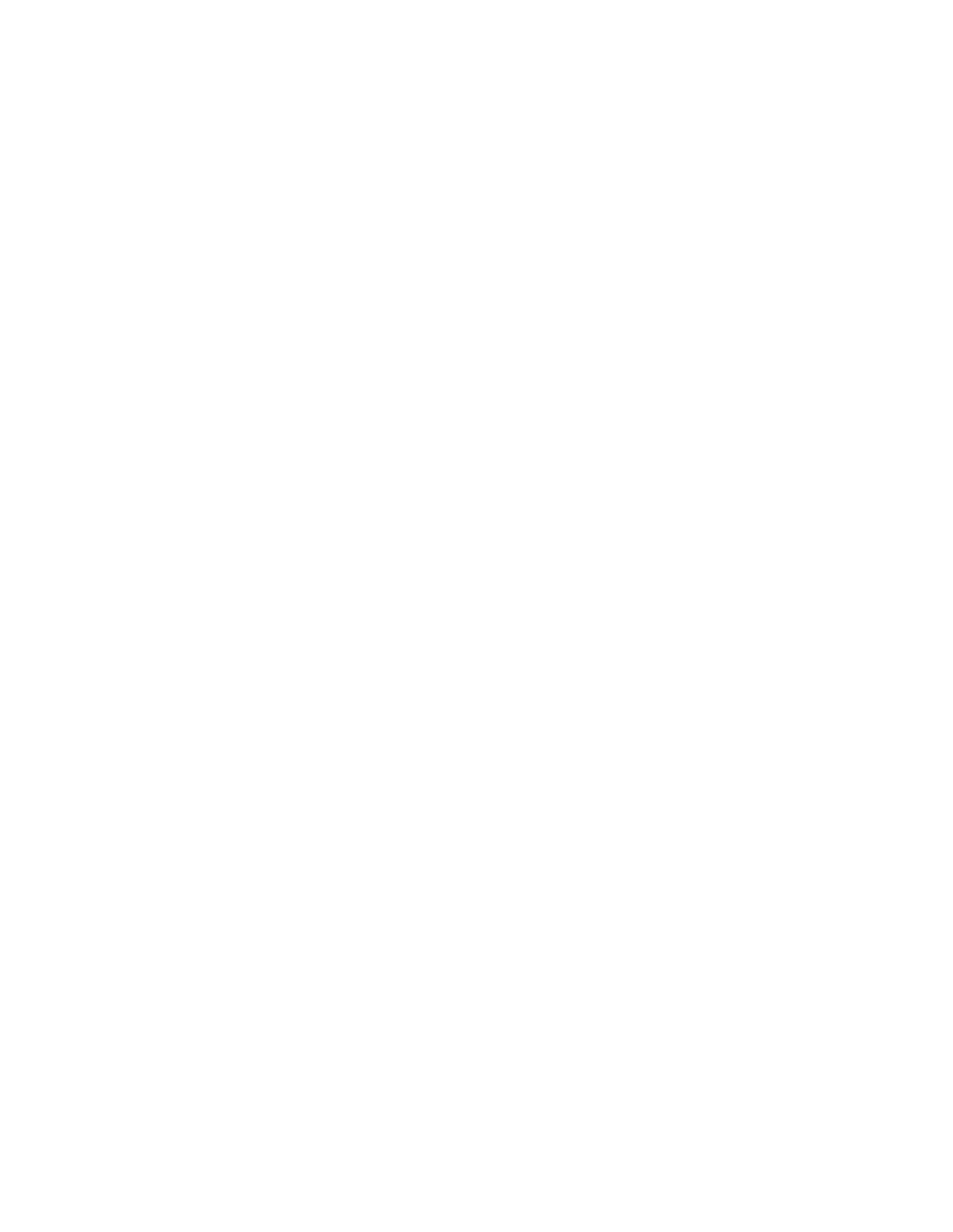#### Failure Mechanisms

Critical flaw sites<sup>37</sup>. - Natural flaws, 40  $\mu$ m or less, inevitably occur in elastomers. Tear propagates from these sites when a large enough stress is applied. Many compounding ingredients (Ex.-litharge-a typical FKM acid accepter) have particle sizes in this range so potential fracture preconditions are well established.

Table VIII $^{38}$  is a comprehensive cross reference offering a perspective of size relationships between elastomers, fillers, and other ingredients.

Assuming a natural flaw site, Figure  $19^{39}$ , is occupied by diffused gas, an equilibrium change creates a positive internal pressure. At a critical pressure  $(P<sub>c</sub>)$ , the result is a probable blister or rupture mode occurrence.

Blistering.- Blistering, usually associated with a highly elastic solid, results when the following conditions are met:

- a. gas supersaturated,
- b. durometer-low (low shear modulus),
- c. crosslink density-low,
- d. elongation-high (>200%).

"Equation(1)" appears to adequately describe this occurrence (E=Young's modulus).

 $P_c = 5E/6$  (1)

Fracture.-Fracture (rupture) is the failure mode of a linear elastic solid. Gent suggests this mechanism occurs when the following preconditions exist: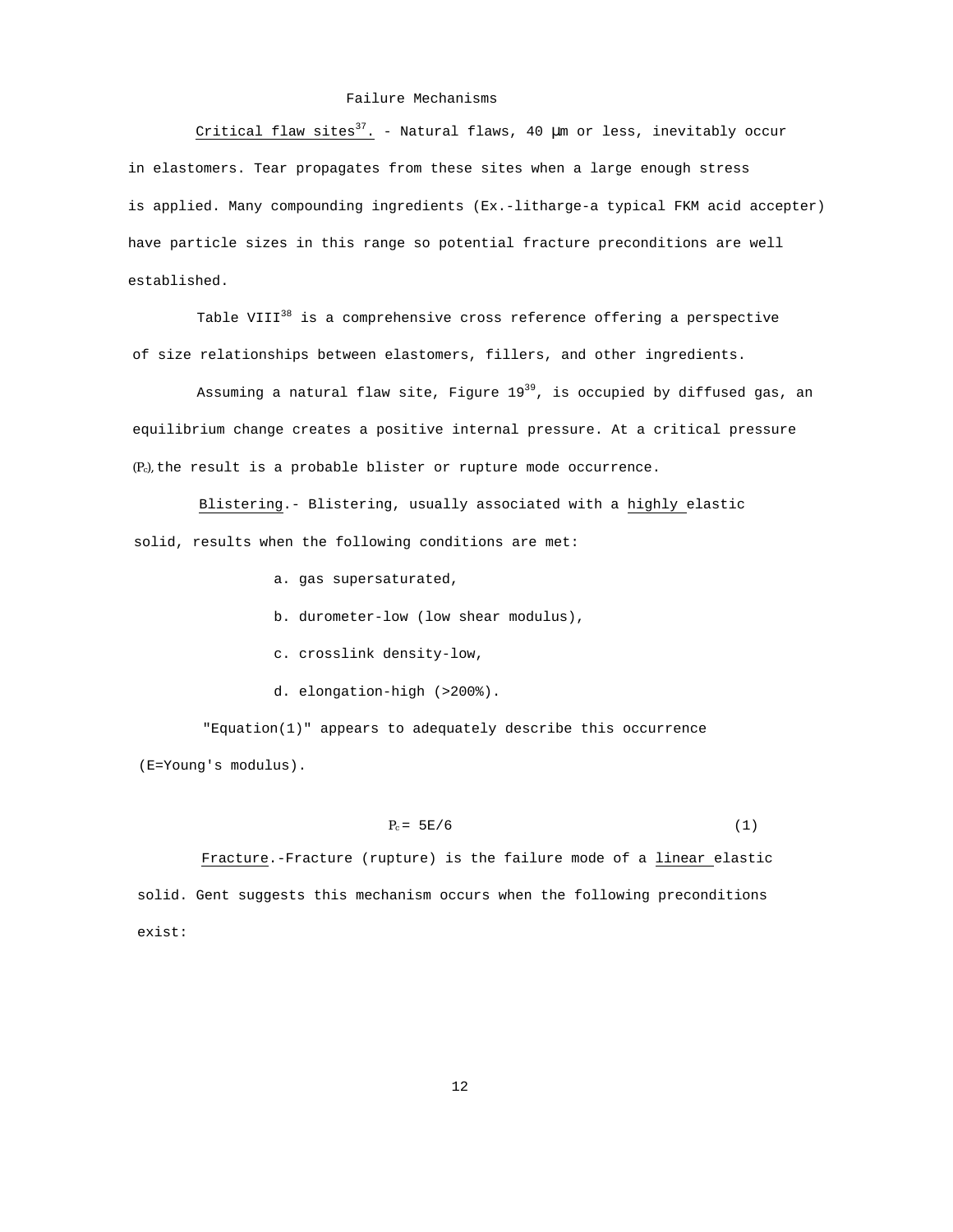- a. durometer-high (high shear modulus),
- b. crosslink density-high,
- c. elongation-low (<100%)

"Equation(2)" is suggested by Gent to numerically define this mode of fracture.

$$
P_c = 4/3 \lambda_b \sigma_b \tag{2}
$$

Log  $\lambda_b \sigma_b$  (true stress at break) values are available from Figure 9. The rupture failure mode is typical of high modulus seals. The surface "flaking" or lenticular failure probably occurs with an equilibrium shift before steady state diffusion occurs. The deeper internal fissuring, normally parallel to the diffusion plane, is assumed to initiate at a natural flaw site near the "plane of no net molal flow", (Figure  $20^{40}$ ), during an equilibrium shift. The failure proceeds as a high speed propagation mechanism $41$  until there is sufficient internal energy dissipation to arrest the crack growth.

#### CONCLUSTONS

Diffusion of gas into elastomers is assumed unavoidable due to physical and thermodynamic interactions. On decompression, the blistering or rupturing is initiated at naturally occurring flaw sites. Resistance to blistering is a function of pressure, flaw size, and elastomer shear modulus. Shear modulus is the only variable we have control over. Figure 21, developed by Gent<sup>42</sup>, is an excellent story describing graphically the interactions of the three variables. To vary shear modulus, the technologist can vary crosslink density and filler type. Increasing molecular weight is predicted to increase fracture energy<sup>43</sup> and has been verified by functional and field testing.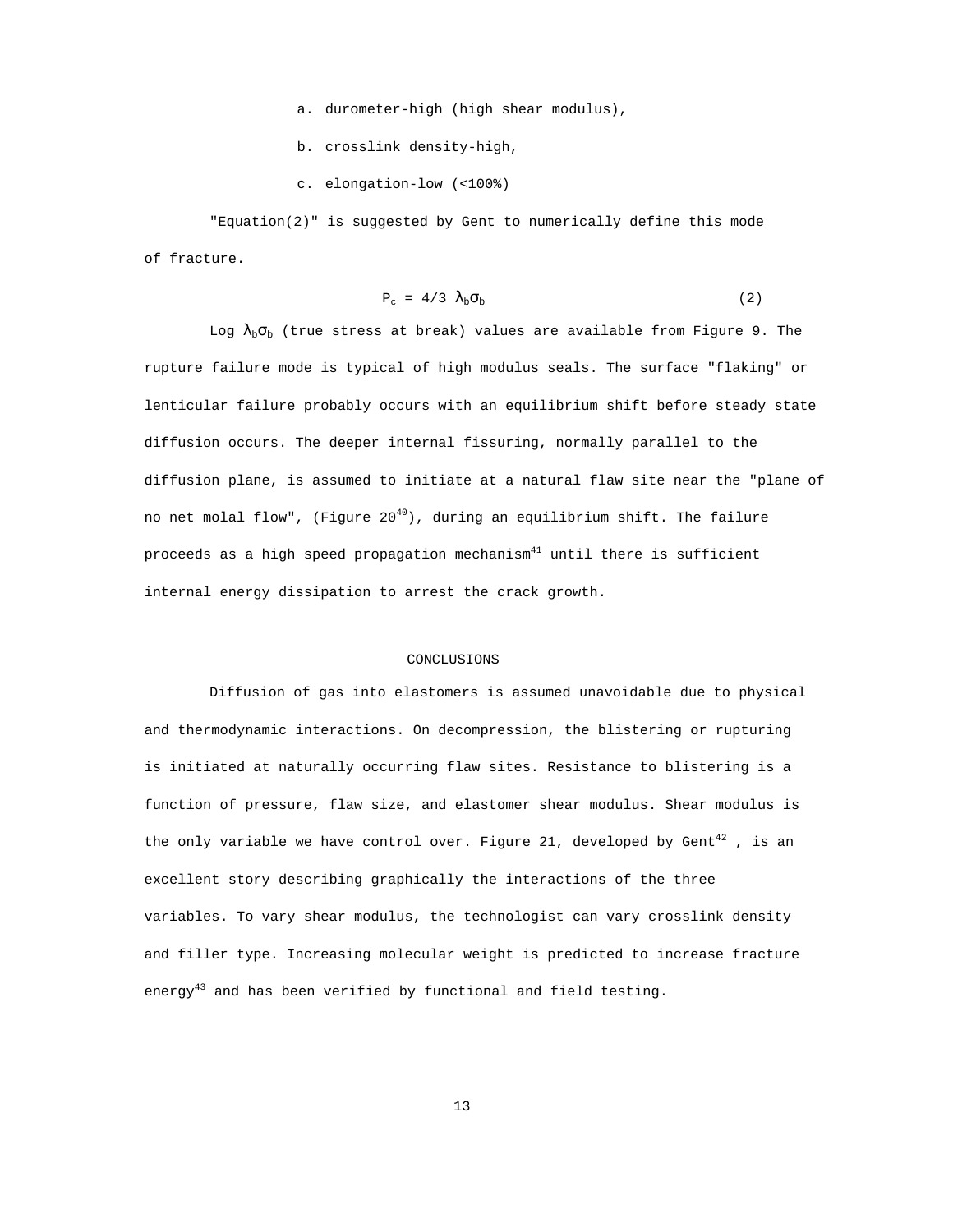#### REFERENCES

- $^{1}$ T.W. Ray and C.E. Ivey, "Evaluation of Seal Materials for High Temperature H2S Service", presented at Petroleum Society of CIM, June 13-16, 1978Calgary.
- <sup>2</sup>T.L. Smith, "Strength of Elastomers-A Perspective", Polymer Eng. & Sci., 17, 129 (1977); Rubber Chem. Technol., 51, 225 (1978).
- <sup>3</sup>L. E. Nielsen, "Mechanical Properties of Polymers", ASTM-
- D11.36 Geothermal Seals Task Group, Minneapolis, Minn., June 26, 1979 (with revisions).

<sup>4</sup> Engineering Properties Manual"-VITON ® , E.I. Dupont, Fig. 5.3.3, Ch. 5, p.6.

- <sup>5</sup>T.L. Smith, J. Polymer Sci., Part A13597 (1963); Rubber Chem. Technol. 37, 777 (1964).
- 6 T.L. Smith, J. Appl. Phys., 35, 27-36 (1964), Rubber Chem. Technol. 37, 792 (1964)
- $^{7}$ R.F. Landel, R.F. Fedors, and J. Moacanin, "Recent Advances in Service Life Prediction", Appl. Polymer Symposium No. 22, 157-168 (1973) copyright 1973, John Wiley \$ Son, New York.
- <sup>8</sup>A.N. Gent, "Strength of Elastomers" in "Science and Technology of Rubber", F.R. Eirich, Ed.. Academic Press, New York, 1978, Ch. 10, p. 437.

 $^{9}$ Reference 8, p. 434.

<sup>10</sup>Reference 8, p. 437.

- $^{11}$ H.W. Greensmith, L. Mullins, and A.G. Thomas, "Rupture of Rubber",  $\underline{\text{Trans}}$ . Soc. Rheology, 1960, 4, 179-89.
- $12A.Y.$  Coran, "Vulcanization" in "Science and Technology of Rubber", F.R. Eirich, Ed., Academic Press, New York, 1978, Ch. 7, p. 292.

<sup>13</sup> Reference 2, Figure 6.

- $14$ W.W. Schmiegel, "VITON Fluoroelastomer Crosslinking by Bisphenols", presented at the South German Meeting of the Deutsch Kautschuk and Gummi Gesellschaft, April 28-29, 1977.
- 15M. Hudlicky, "Crosslinking of Perfluoroolefin Copolymers", presented at a meeting of the ASTM D11.36 Task Group on Geothermal Seals, June 27, 1978.
- $16K.L.$  Paciorek, "Chemical Crosslinking of Fluoroelastomers" in "Fluoropolymers", L.A. Wall, Ed., Wiley-Interscience, New York 1972, Ch. 10, p. 291-313.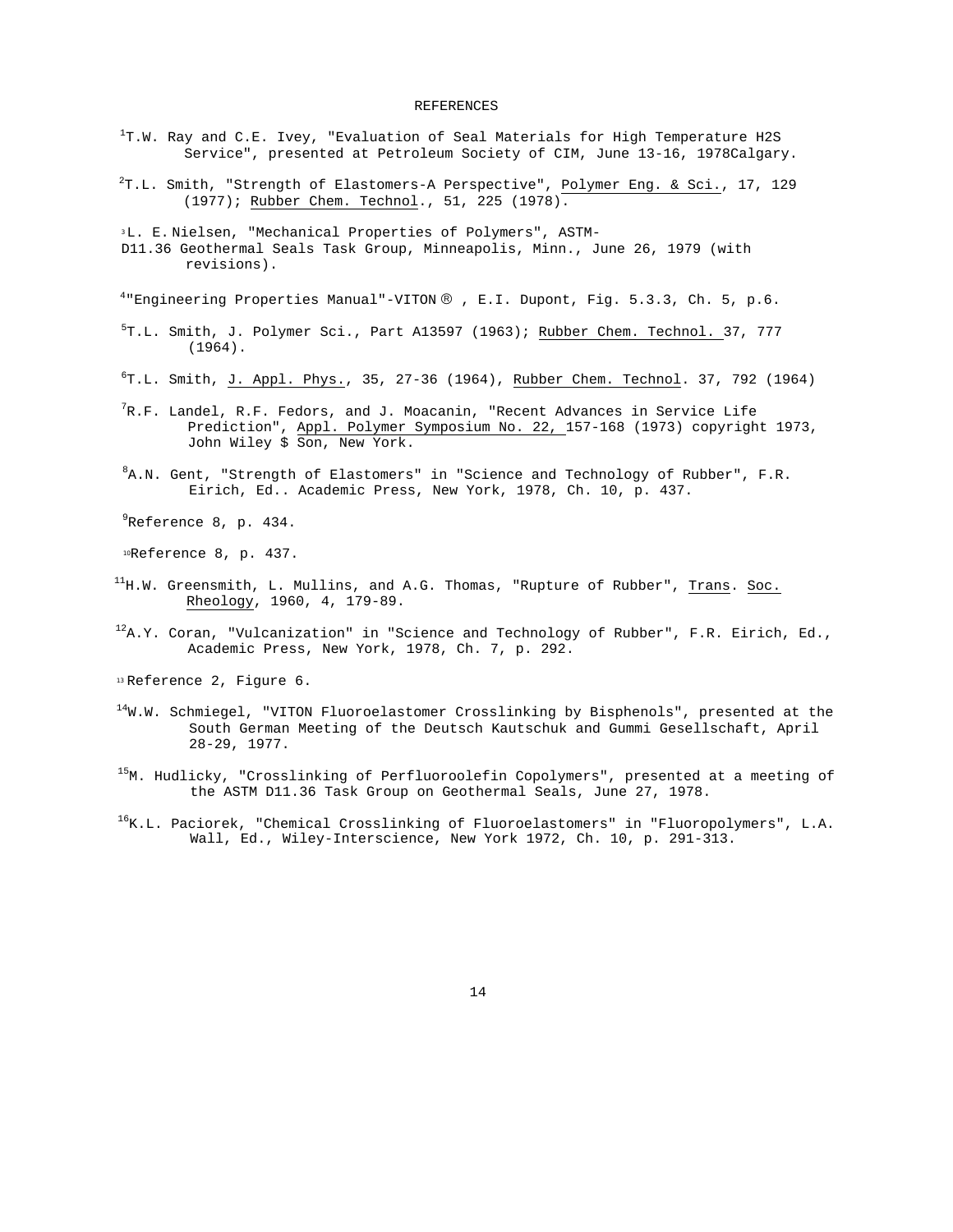- $17P.J.$  Flory, "Structure and Properties of Polymeric Materials", Stanford Univ., (January, 1977) NTIS AD-A042 643.
- $^{18}$ M L. Dannis, "Rubbery Behavior-Simple Basics", Rubber Age, July p, 38 (1975).
- $^{19}$ B. Vollmert, "Polymer Chemistry", Springer-Verlag, New York, 1973, p, 31.
- $^{20}$ G. VerStrate, "Structure Characterization" in "Science and Technology of Rubber", F. R. Eirich, Ed., Academic Press, New York (1978), Ch, 3, p. 112.
- $^{21}$ PIBAL Report No. 69-38, "Thermo-Mechanics and Structure of Elastomers", Fig. III-1, P111-5a, Brooklyn Poly Tech., Sept., 1969.
- $220$ . Kramer and J.D. Ferry, "Dynamic Mechanical Properties" in "Science and Technology of Rubber", F.R. Eirich, Ed., Academic Press, New York 1978, Ch. 5, p. 193.
- <sup>23</sup> G. Schneberger, "Polymer Structure and Adhesives Behavior", Adhesives Age, April, 17 (1974) with modification.
- $24$  Reference 19, p. 6.
- $^{25}$ F.P. Baldwin, Rubber Chem. Technol. 42, 1171 (1969).
- $^{26}$  Reference 22, Ch. 5, p. 198.
- $^{27}$ G.J. van Amerongen, Rubber Chem. Technol. 37, 1065-1152 (1964).
- $^{28}$ R.C. Reid, J.M. Prausnitz, and T.K. Sherwood, "The Properties of Gases and Liquids", 3rd Ed., McGraw-Hill, New York 1977, p. 545.
- $^{29}$ J.H. Hildebrand and R.L. Scott, "Solubility of Non-electrolytes", Dover Publications, New York 1950.
- $30J.H.$  Hildebrand, J.M. Prausnitz, and R.L. Scott, "Regular and Related Solutions", Van Nostrand Reinhold Co., New York 1970.
- $31C$ .M. Hansen and A. Beerbower, "Solubility Parameters" in "Encyclopedia of Chem. Tech.", 2nd Ed., John Wiley F, Sons, New York 1971.
- $32R.F.$  Fedors, "A Method for Estimating Both the Solubility Parameters and Molar Volumes of Liquids", Polymer Science and Engineering, 14, 147 (1974) .
- <sup>33</sup>A. Beerbower, private communication, Mar. 18, 28, 1980.
- <sup>34</sup>J.H. Knox, "Molecular Thermodynamics", Rev. Ed., John Wiley \$ Sons, New York 1971.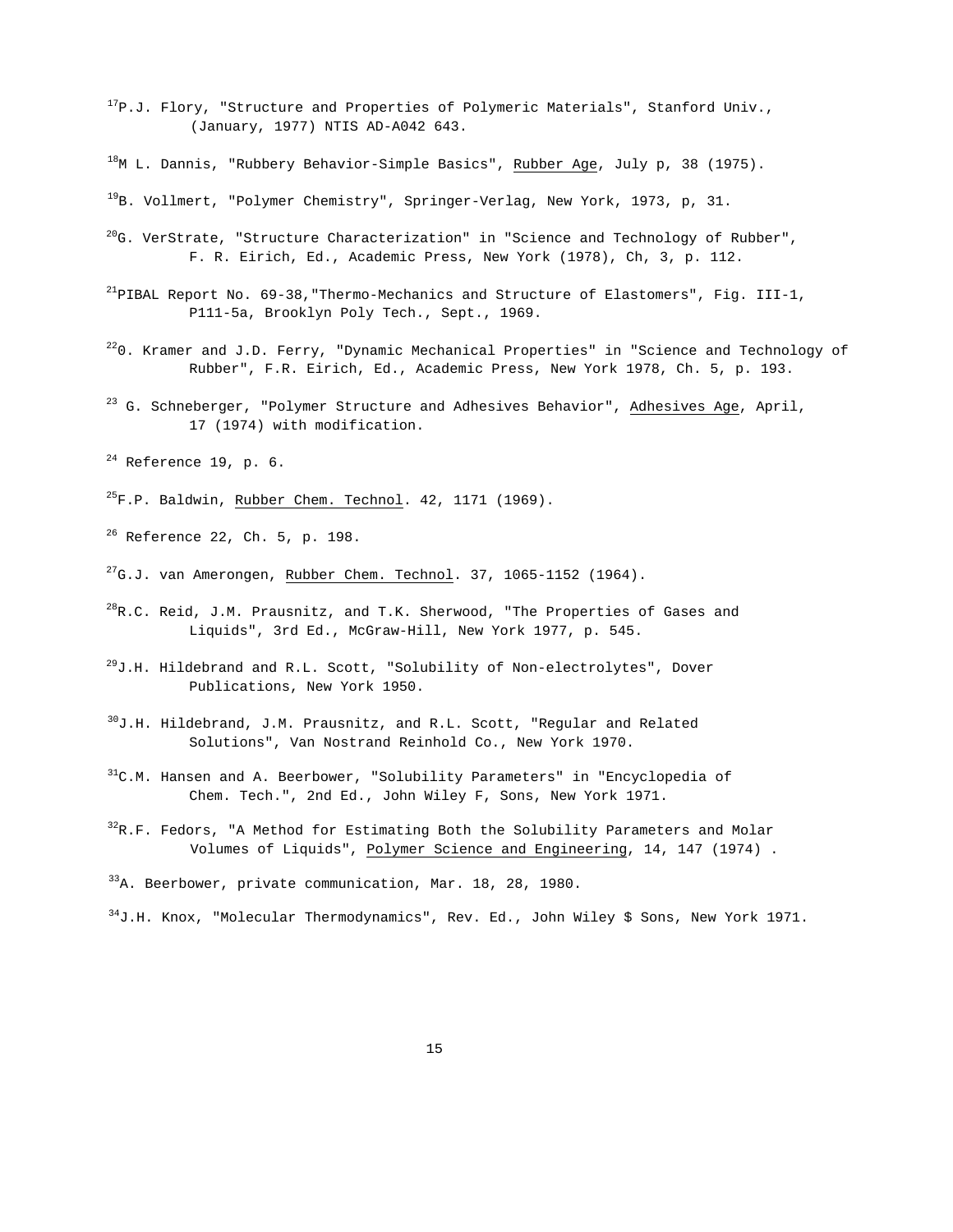- 35D.W. Van Krevelin, "Properties of Polymers", 2nd Ed., Elsevier Scientific Pub. Co., New York 1976, p. 439-442.
- <sup>36</sup> Reference 20, p. 85-86.
- 37Reference 8, p. 423.
- $38$ Reference 36, p. 125 (with modifications).
- 39Reference 8, Figure 7, p. 430.
- 40Reference 39, modified with Reference 28.
- 41Reference 8, p. 435.
- 42Reference 8, Figure 12, p. 432.
- 43Reference 8, p. 428.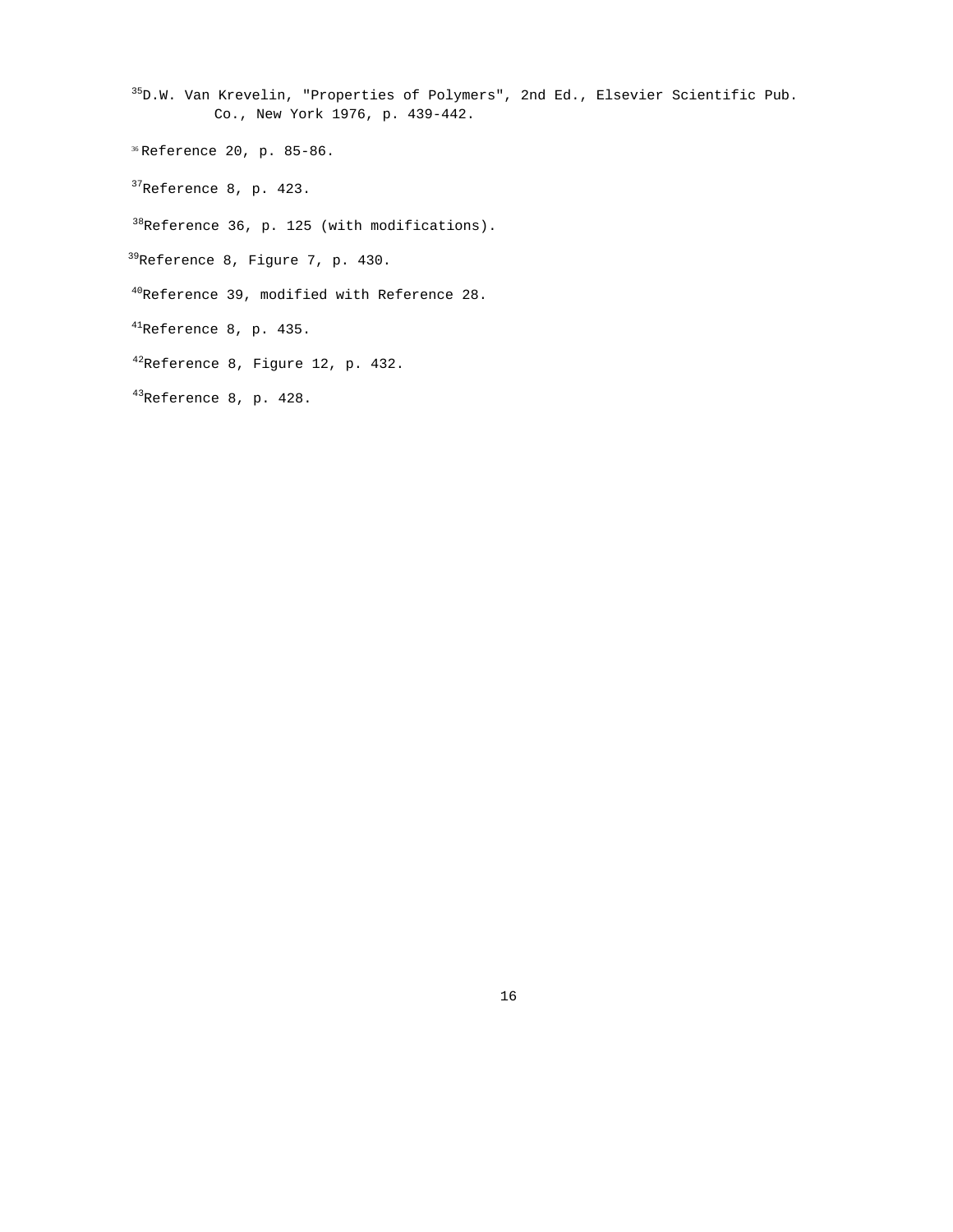### NOMENCLATURE

| C                                        | Celsius temperature                                                           |
|------------------------------------------|-------------------------------------------------------------------------------|
| Е                                        | Young's modulus                                                               |
| $E_{\rm b}$                              | elongation at break                                                           |
| G                                        | shear modulus                                                                 |
| $G_c$                                    | critical fracture energy (critical strain energy)                             |
| Κ                                        | Kelvin temperature                                                            |
| $P_c$                                    | critical pressure (elastic instability)                                       |
| $r_{\circ}$                              | radius-original (internal flaw or crack tip)                                  |
| RR'                                      | plane of no net molal flow                                                    |
| Тg                                       | glass transition temperature                                                  |
| т                                        | temperature                                                                   |
| V                                        | volume                                                                        |
| δ                                        | solubility parameter                                                          |
| $\delta_{\text{d}}$                      | dispersion force parameter                                                    |
| $\delta_{\rm h}$                         | hydrogen bond forces, parameter                                               |
| $\delta_{\scriptscriptstyle \mathrm{p}}$ | orientation-electrostatic (dipole) parameter                                  |
| ε                                        | strain, elongation %/100                                                      |
| $\epsilon_{\rm b}$                       | strain at break                                                               |
| λ                                        | Extension ratio (length of the stretched specimen per unit<br>initial length) |
| $\lambda_{\rm b}$                        | Extension ratio at break                                                      |
| σ                                        | stress (load per unit initial area)                                           |
| $\sigma_{\rm b}$                         | stress at break                                                               |
|                                          | ABBREVIATIONS                                                                 |
| FKM                                      | hydrofluorocarbon elastomer (D1418)                                           |
| FFKM                                     | perfluoroelastomer (D1418 prop.)                                              |
| FKM1                                     | low fluorine content                                                          |
| 2                                        | medium fluorine content                                                       |
| 3                                        | high fluorine content                                                         |
| FKM1A                                    | low viscosity (molecular weight)                                              |

B medium viscosity<br>C high viscosity high viscosity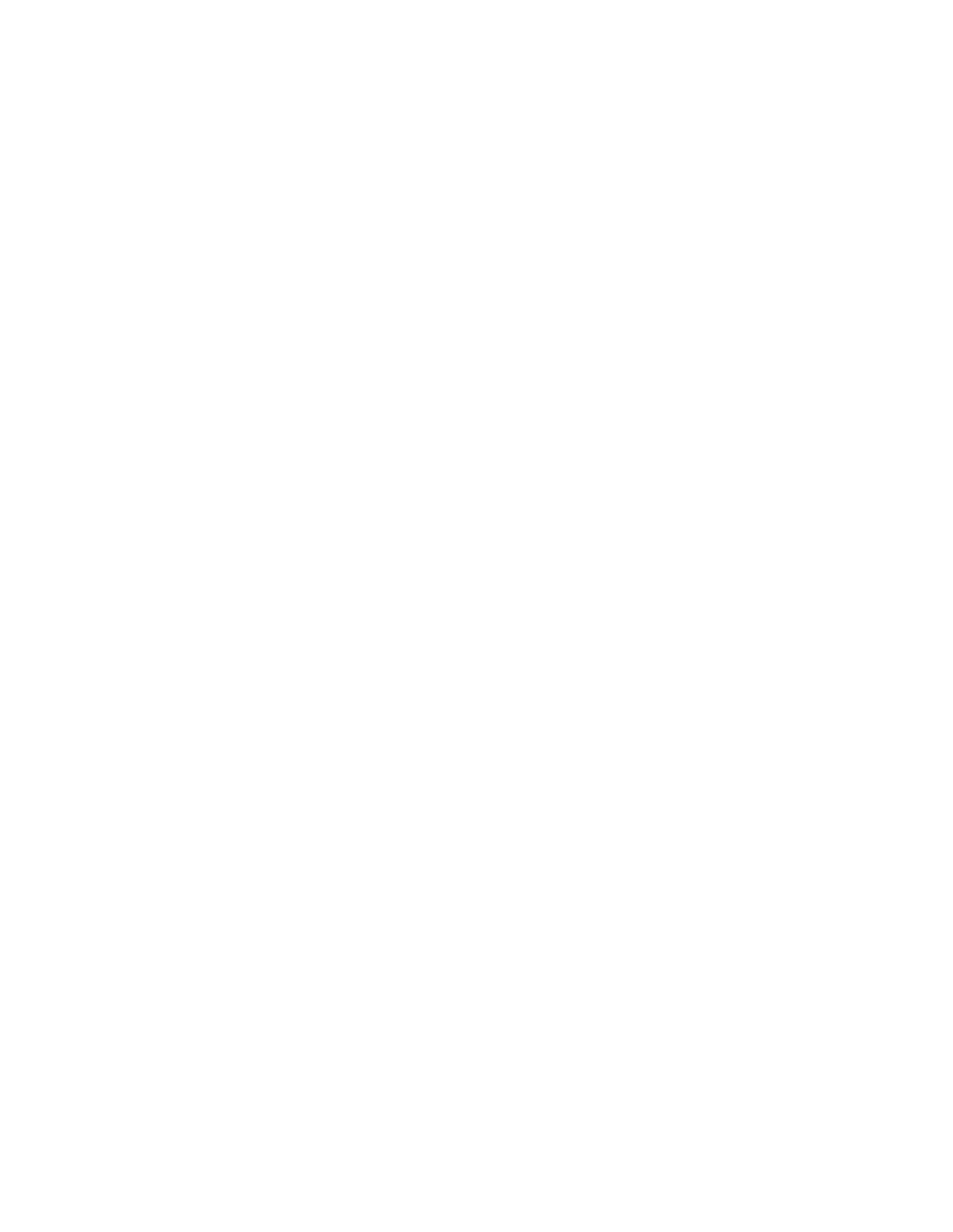## TABLES

| Table I    | - Strength of Elastomers                    |
|------------|---------------------------------------------|
| Table II   | - Effect of Dispersion Forces, n-Alkanes    |
| Table III  | - FKM Elastomers-Wt. % Fluorine             |
| Table IV   | - Glass Transition (Tq) vs. Fluorine Wt.-%  |
| Table V    | - FKM - Structural Repeat Units             |
| Table VI   | - FKM Solubility Parameters                 |
| Table VII  | - Gas Solubility Parameters                 |
| Table VIII | - Size Relationship - Elastomers, Fillers   |
| Table IX   | - Failure Modes - Equations - Preconditions |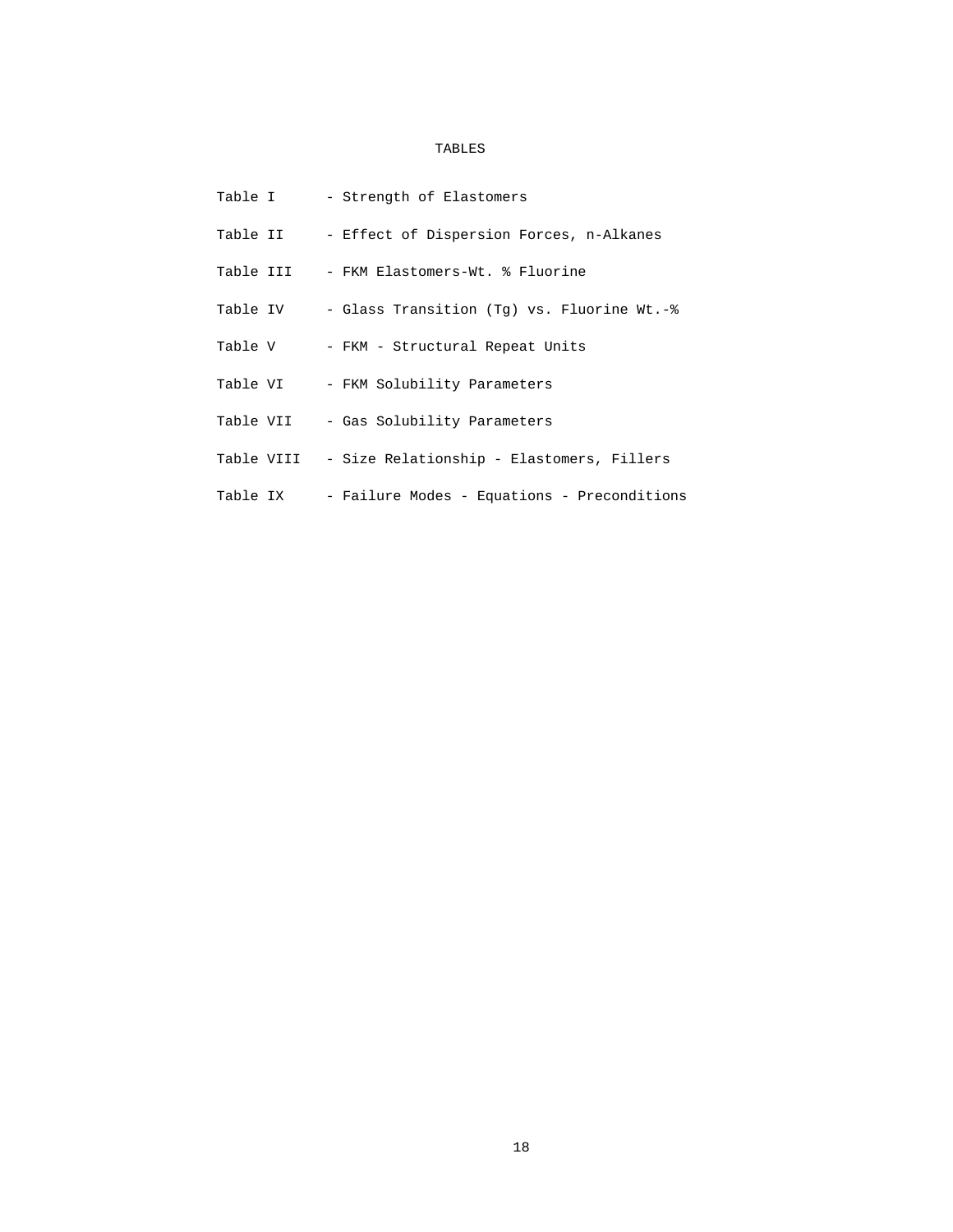#### FIGURES

- Fig. 1 Shear Modulus-Tg-Molecular Weight Relationship
- Fig. 2 FKM Modulus vs. Temperature
- Fig. 3 Failure Envelope Schematic
- Fig. 4 FKM Stress-Strain-Temperature Plot
- Fig. 5 FKM Failure Envelope
- Fig. 6 Amorphous Elastomer-Non-reinforced-Fracture Energy
- Fig. 7 Amorphous Elastomer-Reinforced-Fracture Energy
- Fig. 8 Crosslink Density vs. Physical Properties
- Fig. 9 Curative Levels vs. True Stress at Break
- Fig. 10 Meyer-Ferri Experiment
- Fig. 11 Methanol Model
- Fig. 12 Methanol Structures
- Fig. 13 CH4-CF4 Boiling Points
- Fig. 14 Polymeric Structures
- Fig. 15 Physical Volume vs. Temperature
- Fig. 16 Tensile Strength vs. Degree of Polymerization
- Fig. 17 FKM Molecular Weight vs. Physical Properties
- Fig. 18 Physical Entanglements of Elastomers
- Fig. 19 Cavity Expansion Triaxial Tension
- Fig. 20 Diffusion Fluxes Plane of No Net Molal Flow
- Fig. 21 Critical Pressure-Cavity Size-Shear Modulus Relationships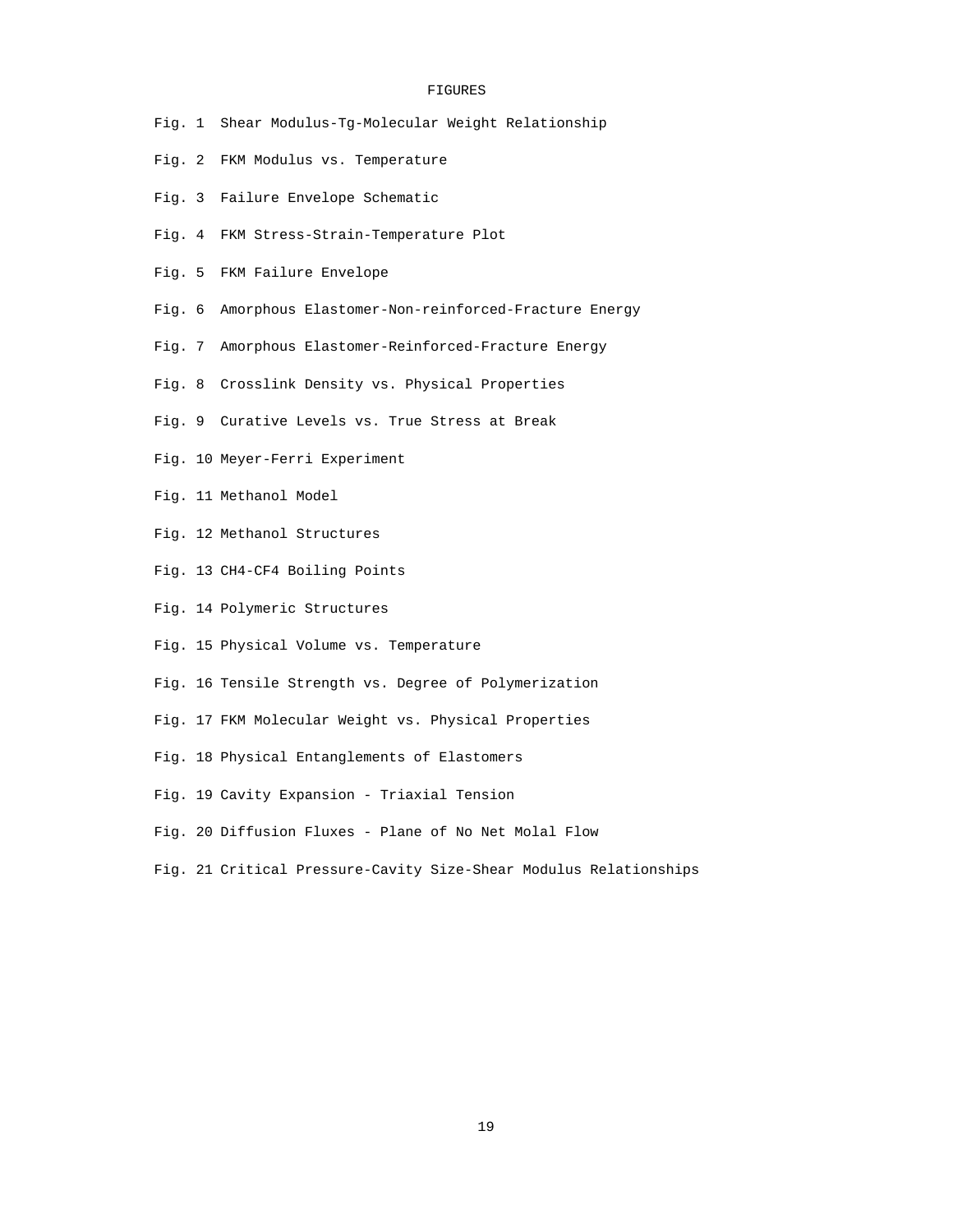## **TABLE I**

## **Strength of Elastomers**

| Elastomer type    | Source of strength     |
|-------------------|------------------------|
| Single-phase non- | Viscoelastic processes |
| crystallizable    | Molecular network      |
|                   | Orientation of chains  |
|                   |                        |
|                   |                        |

Filled, Increased energy dissipation non-crystallizable Deflection and bifurcation of microcracks Cavitation

Crystallizable Formation and deformation of crystalline domains

Block copolymers **Plastic domains** 

## \_\_\_\_\_\_\_\_\_\_\_\_\_\_\_\_\_\_\_\_\_\_\_\_\_\_\_\_\_\_\_\_\_\_\_\_\_\_\_\_\_\_\_\_\_\_\_\_\_\_\_\_\_\_\_\_\_\_\_\_\_\_\_\_\_\_\_ **TABLE II**

**Building Molecular Weight**

## **By Adding CH 2 Groups**

| Chemical             | Common           | Molecular | Physical      |
|----------------------|------------------|-----------|---------------|
| Formula              | Name             | Weight    | State         |
| CH <sub>4</sub>      | Methane          | 16        | Gas           |
| $C_2$ H <sub>6</sub> | Ethane           | 30        | Gas           |
| $C_3$ H <sub>8</sub> | Propane          | 44        | Gas           |
| $C_4H_{10}$          | Butane           | 58        | Gas           |
| $C_5H_{12}$          | Pentane          | 74        | Liquid        |
| $C_{17}H_{36}$       | Kerosene         | 240       | Liquid        |
| $C_{18}H_{38}$       | Paraffin         | 254       | Solid-soft    |
| $C_{50}H_{102}$      | Hard Waxes       | 702       | Solid-brittle |
| $C_{100}H_{202}$     | LMW Polyethylene | 1402      | Solid-tough   |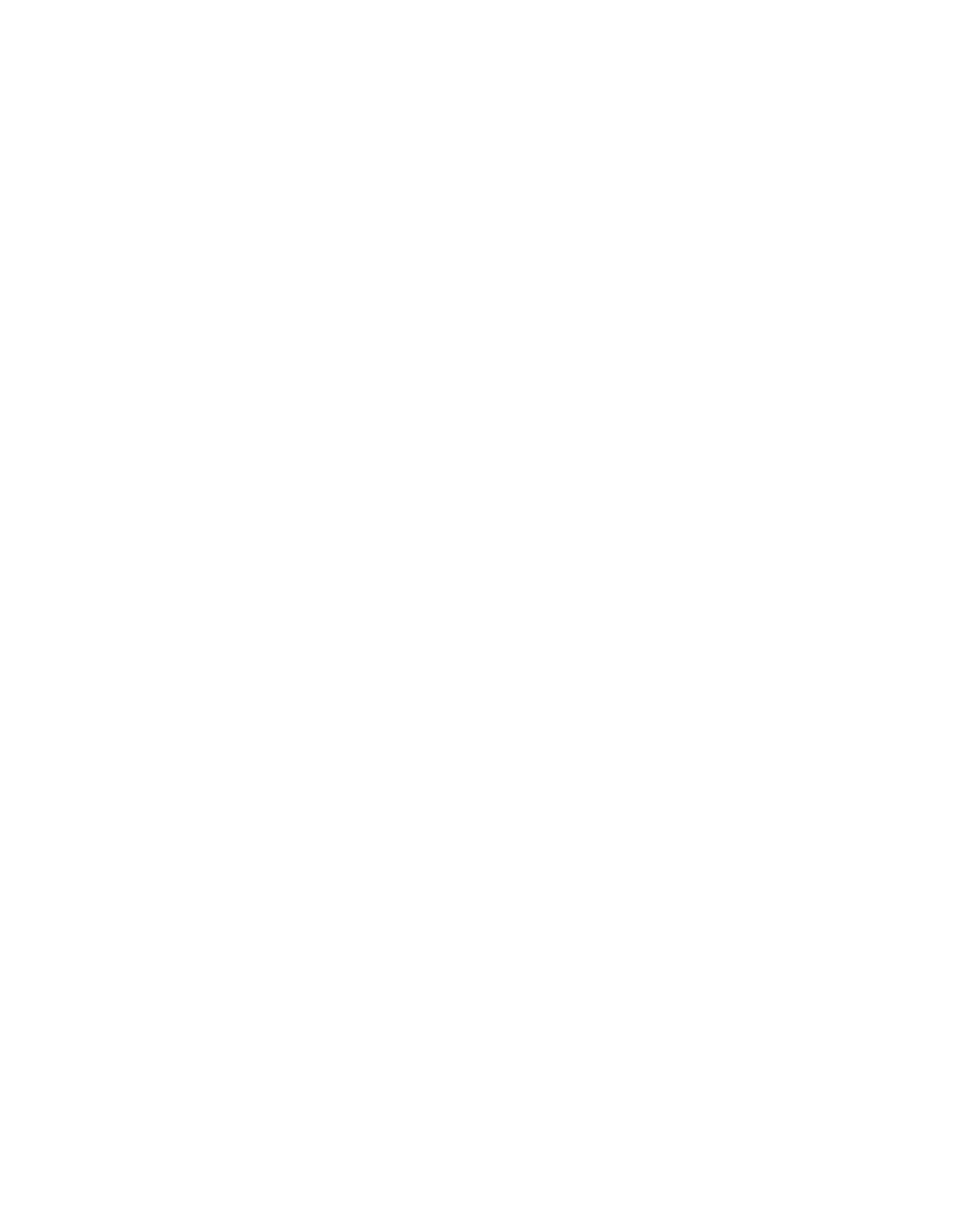## **TABLE III**

|        | $Wt$ %- $F$ | $Wt$ %- $H$ | Molal $% - H/F$ |
|--------|-------------|-------------|-----------------|
| FKM 1  | 66.0        | 1.86        | 53.5            |
| FKM 2  | 68.5        | 1.40        | 38.9            |
| FKM 3a | 69.4        | 1.24        | 34.0            |
| 3b     | 70.0        | 1.14        | 31.0            |
| FFKM 4 | 73.9        | 0.0         | 0.0             |

## **FKM Elastomers - Wt. % Fluorine**

## TABLE IV

# Glass Transition (Tg) vs. Fluorine Wt.-%

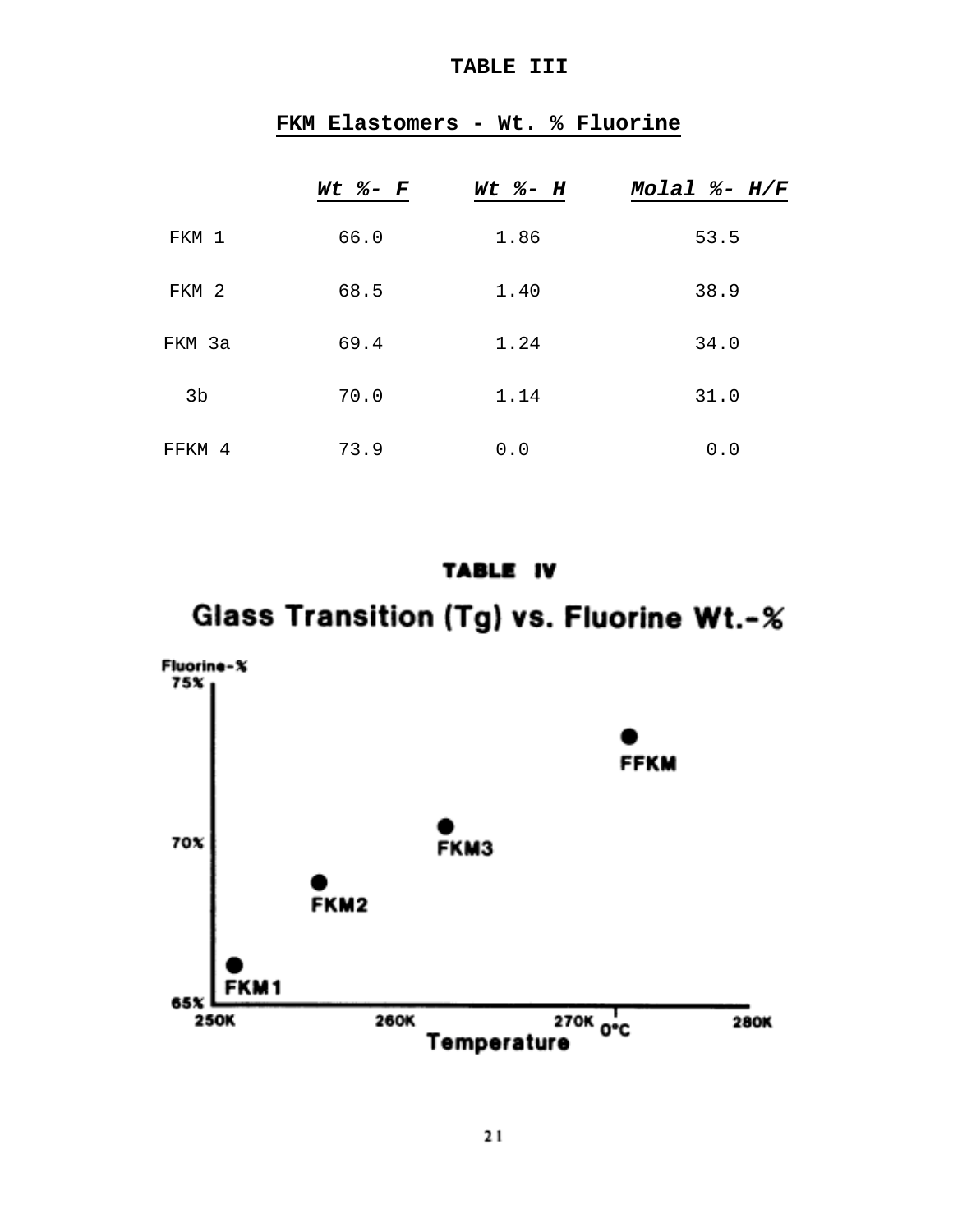## **TABLE V**

## **Degree of Polymerization**

## **FKM - Structural Repeat Units\***

|               | FKM 1 | FKM2 | FKM3 | <i>FFKM</i> |
|---------------|-------|------|------|-------------|
| Mooney Value: |       |      |      |             |
| a Low         | 750   | 900  |      |             |
| b Medium      | 1100  | 1250 | 950  | $400 - 800$ |
| c High        | 2200  |      |      |             |
|               |       |      |      |             |

\* estimated

## **TABLE VI**

\_\_\_\_\_\_\_\_\_\_\_\_\_\_\_\_\_\_\_\_\_\_\_\_\_\_\_\_\_\_\_\_\_\_\_\_\_\_\_\_\_\_\_\_\_\_\_\_\_\_\_\_\_\_\_\_\_\_\_\_\_\_\_\_

## **FKM Solubility Parameters1,2**

|                           |      | 2    | a    | b    | 4    |
|---------------------------|------|------|------|------|------|
| $\delta_{\text{\tiny d}}$ | 15.4 | 14.3 | 14.7 | 13.5 | 12.1 |
| $\delta_{\rm p}$          | 6.8  | 5.1  | 5.7  | 4.7  | 2.9  |
| $\delta_{\rm h}$          | 9.2  | 7.2  | 8.2  | 8.8  | 3.5  |
| δ                         | 19.1 | 18.8 | 17.8 | 15.7 | 12.9 |

 $\delta = \sqrt{\delta_{\rm d}} + \delta_{\rm p}^2 + \delta_{\rm h}^2$ 

1. based on Group Contributions (unpublished)

A. Beerbower 3/18/80

2. CGS Conversion (÷) 2.046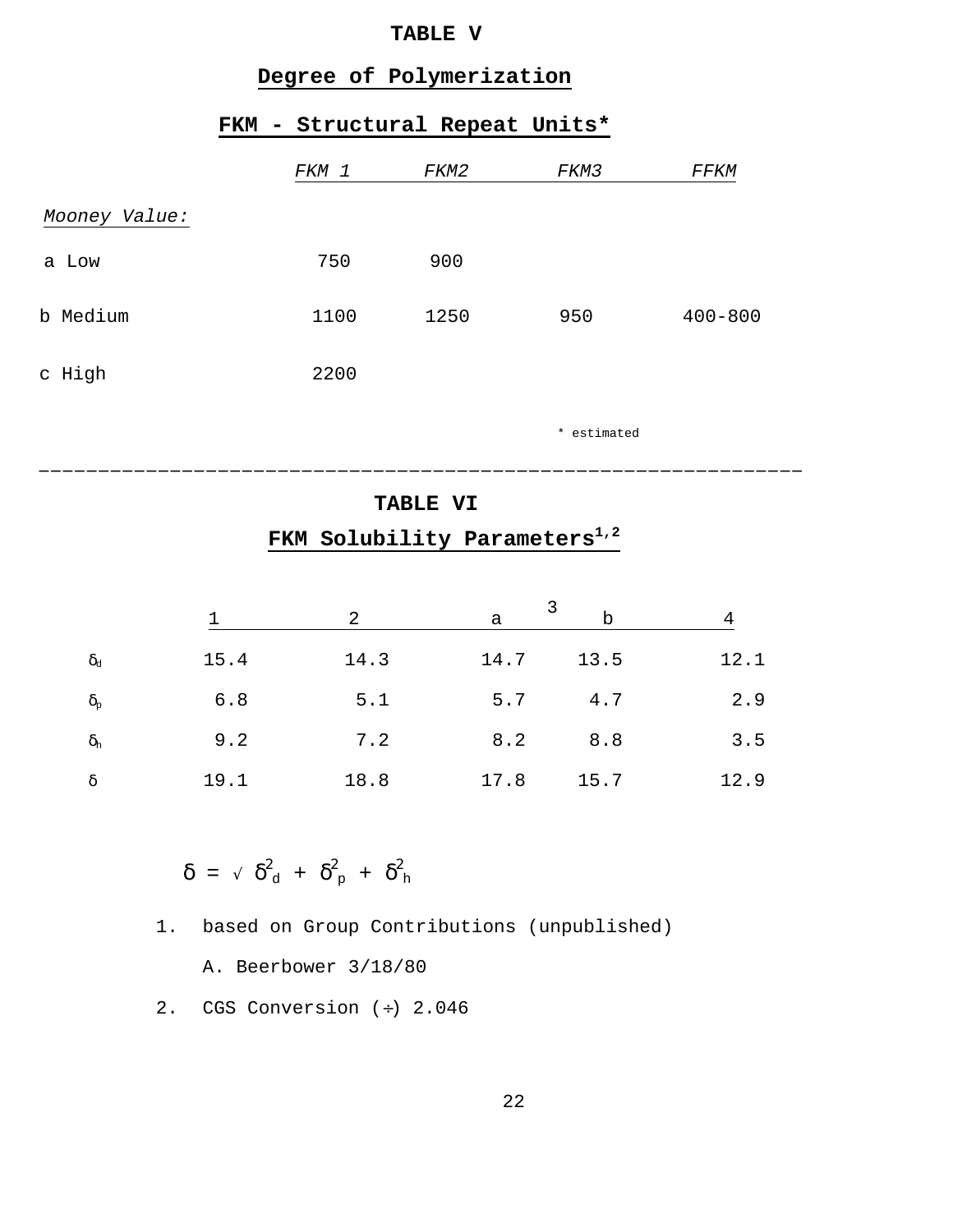## **TABLE VII**

|                  | Gas Solubility Parameters |        |                 |             |             |
|------------------|---------------------------|--------|-----------------|-------------|-------------|
|                  | CO <sub>2</sub>           | $H_2S$ | CH <sub>4</sub> | $\rm N_2$   | He          |
| $\delta_{\rm d}$ | 11.1                      | 19.4   | 9.2             | 8.1         | 3.3         |
| $\delta_{\rm p}$ | 7.2                       | 8.2    | $\mathbf 0$     | $\mathbf 0$ | $\mathbf 0$ |
| $\delta_{\rm h}$ | 7.2                       | 8.2    | $\mathbf 0$     | $\mathbf 0$ | $\mathbf 0$ |
| $\delta$         | 15.1                      | 22.8   | 9.2             | 5.1         | 3.3         |

- **1. A. Beerbower 3/29/80**
- **2. STP 25°c**
- **3. CGS Conversion (**÷) **2.048**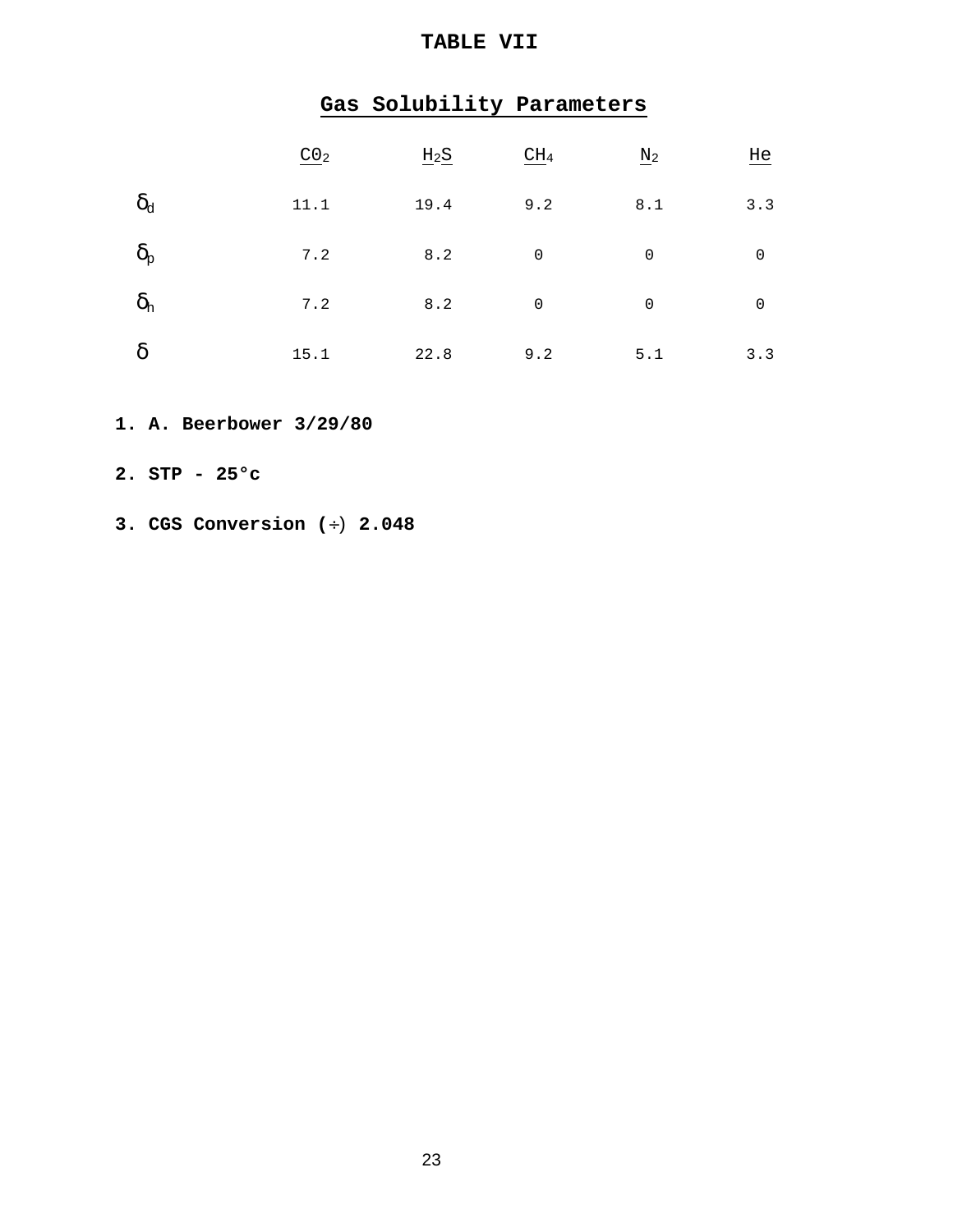## **TABLE IX**

## **Failure Modes - Equations – Preconditions**

| <i>Failure Mode</i> | Failure Equation                                    | Elastomer Preconditions              |
|---------------------|-----------------------------------------------------|--------------------------------------|
| Blistering          | $PC - 5E/6$                                         | Lower durometer, lightly crosslinked |
|                     |                                                     | elongation > 200% highly elastic     |
|                     |                                                     | gas supersaturated                   |
|                     | Lenticular (rupture) $P_c = 4/3 \sigma_b \lambda_b$ | High durometer, tightly crosslinked  |
|                     |                                                     | elongation <100x, linearly elastic   |
|                     | 1. A. Gent, Conversation 3/31 /80                   |                                      |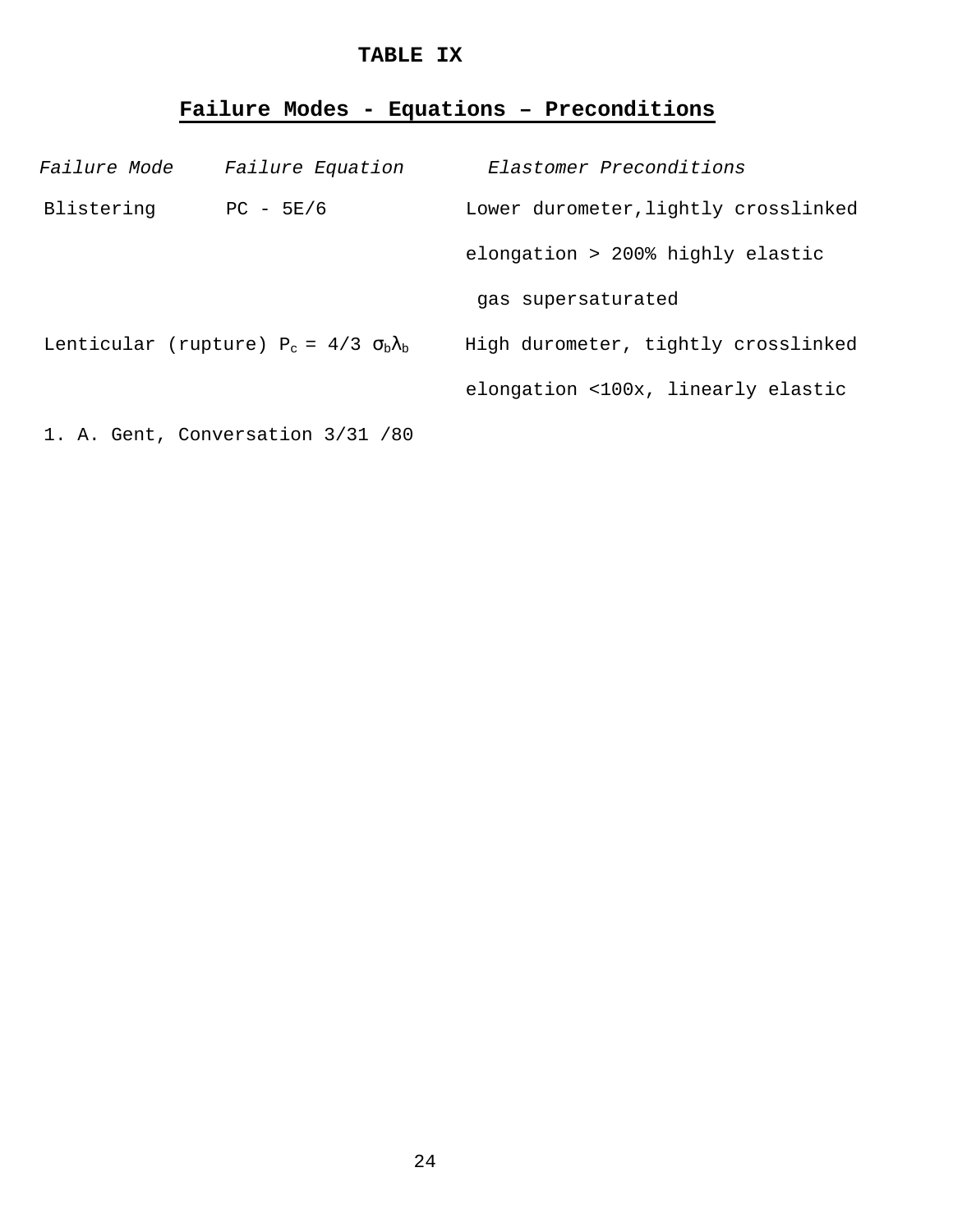



![](_page_29_Figure_2.jpeg)

![](_page_29_Figure_3.jpeg)

![](_page_29_Figure_4.jpeg)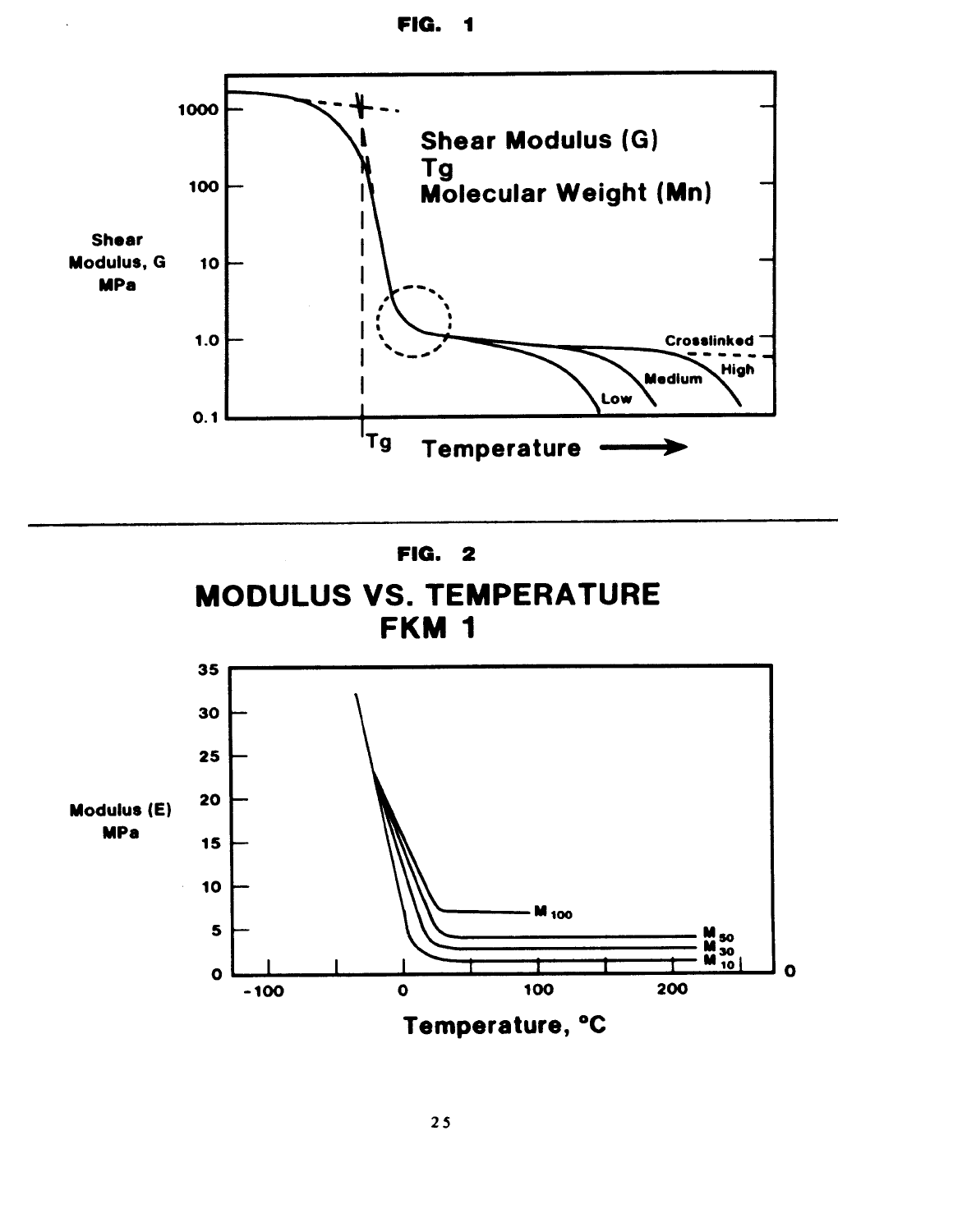![](_page_30_Figure_0.jpeg)

![](_page_30_Figure_1.jpeg)

Stress-Strain Curves, Plotted Logarithmically, For a Fluoroelastomer

![](_page_30_Figure_3.jpeg)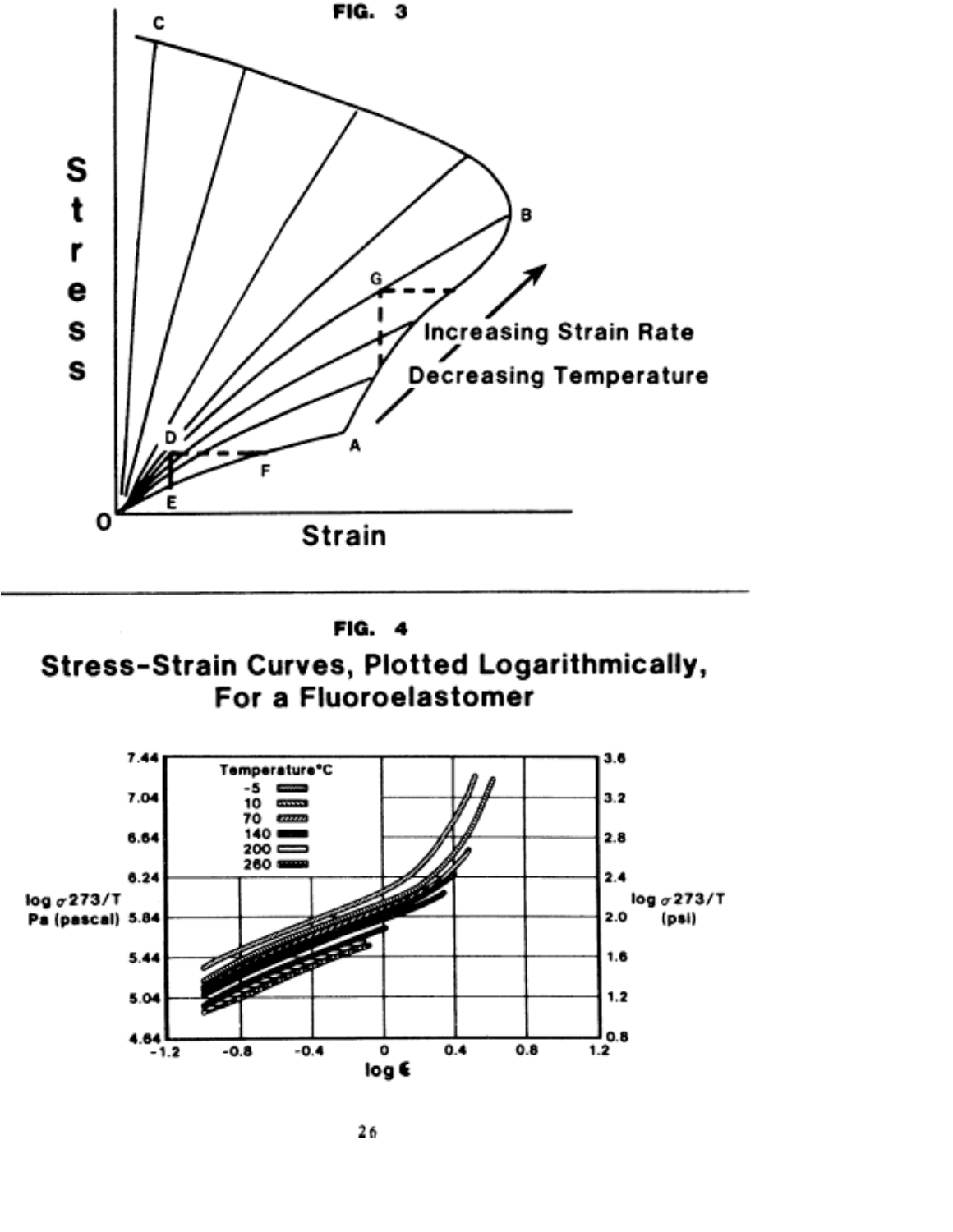**FIG. 5** 

![](_page_31_Figure_1.jpeg)

![](_page_31_Figure_2.jpeg)

![](_page_31_Figure_3.jpeg)

![](_page_31_Figure_4.jpeg)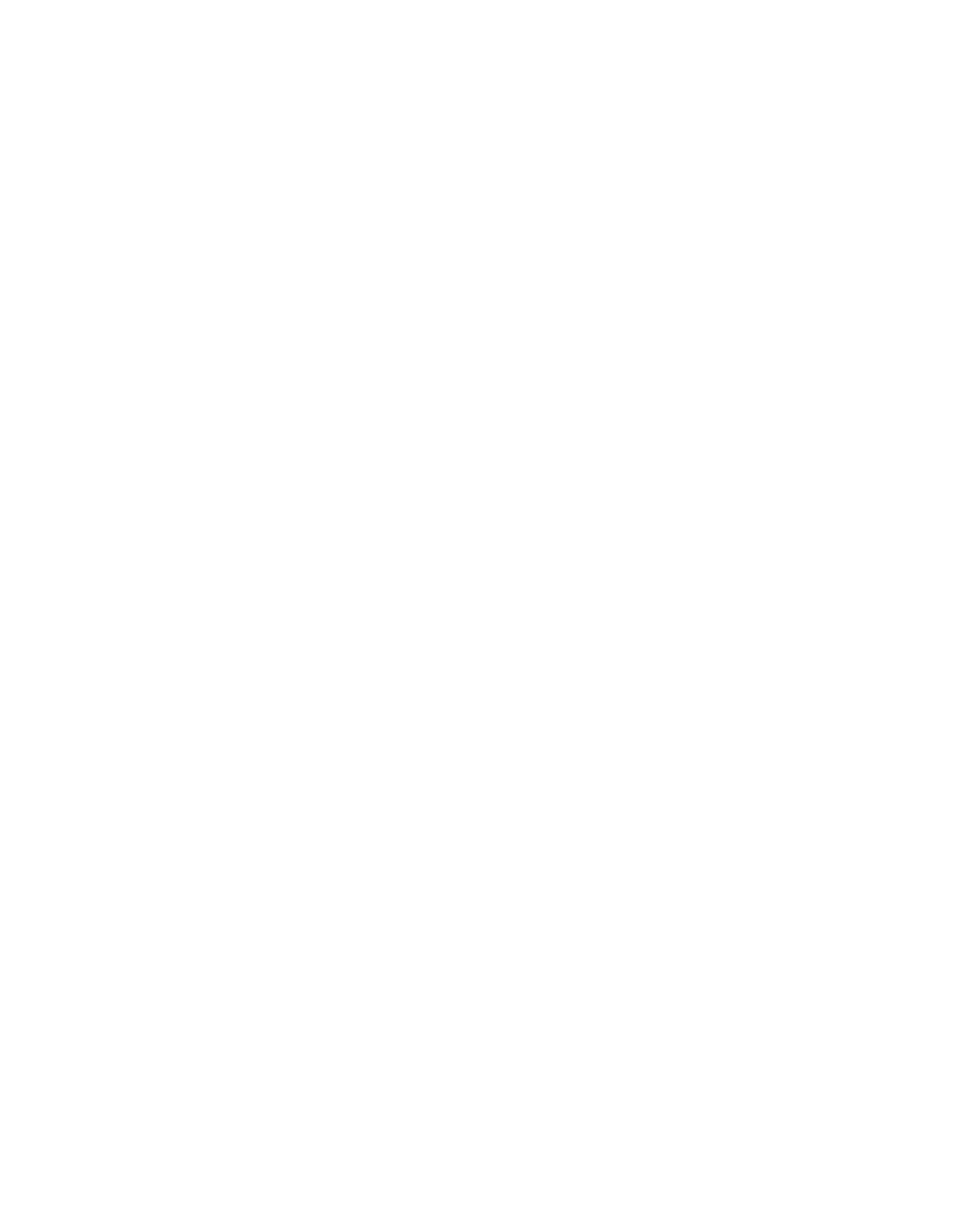![](_page_33_Figure_0.jpeg)

![](_page_33_Figure_1.jpeg)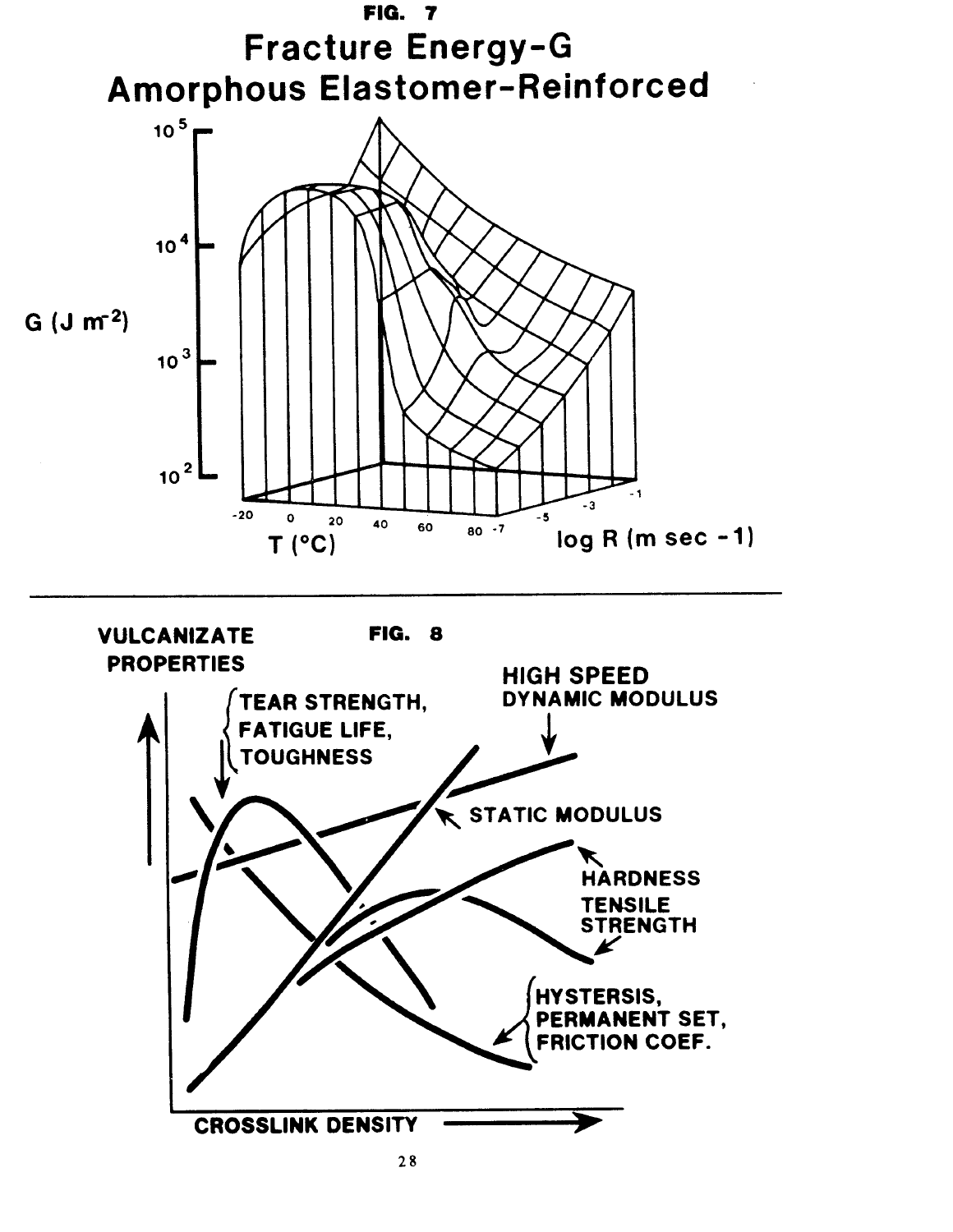![](_page_34_Figure_0.jpeg)

![](_page_34_Figure_1.jpeg)

**Stress vs. Temperature** at Fixed Length

![](_page_34_Figure_3.jpeg)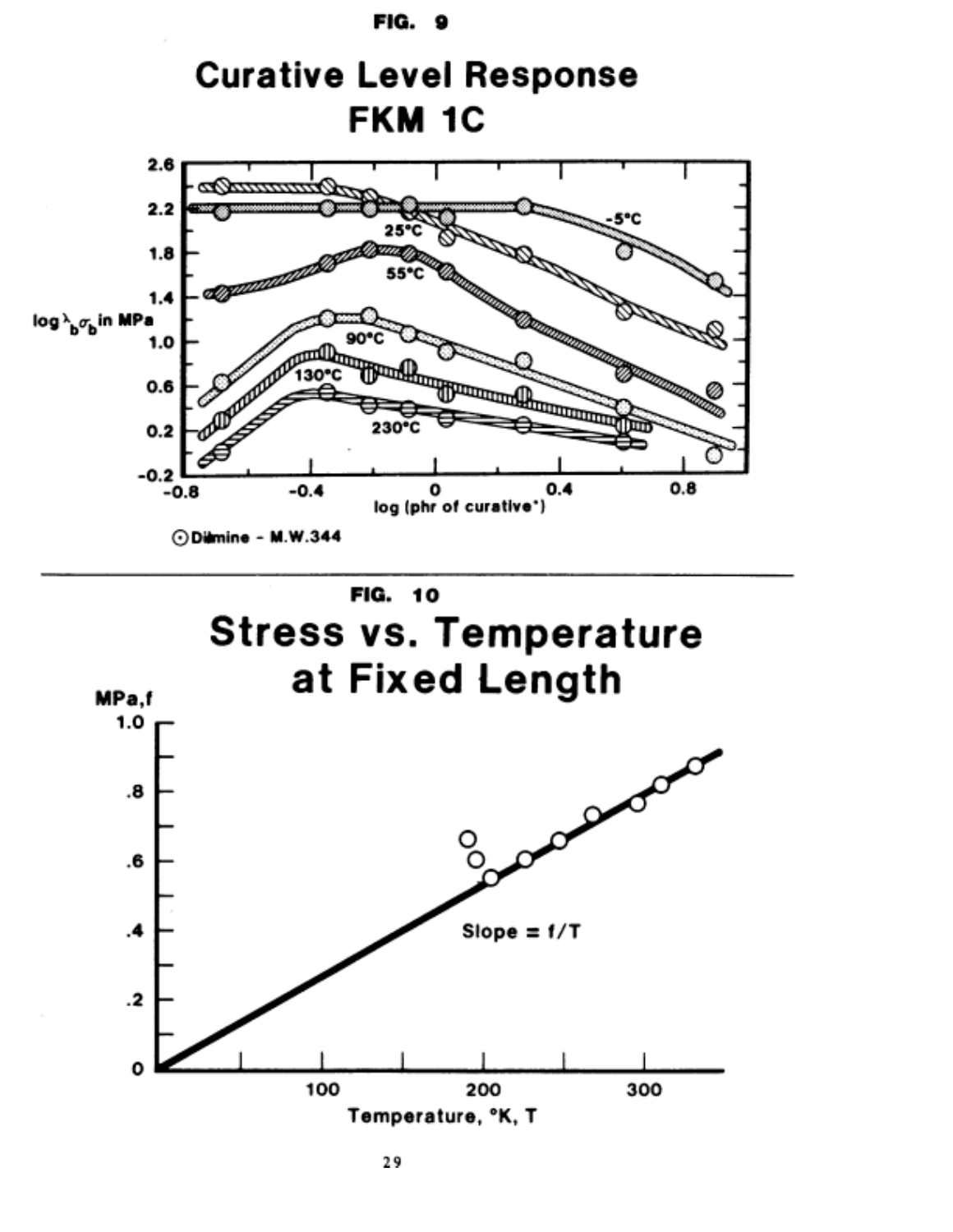![](_page_35_Picture_0.jpeg)

![](_page_35_Picture_1.jpeg)

**FIG. 12** 

![](_page_35_Picture_3.jpeg)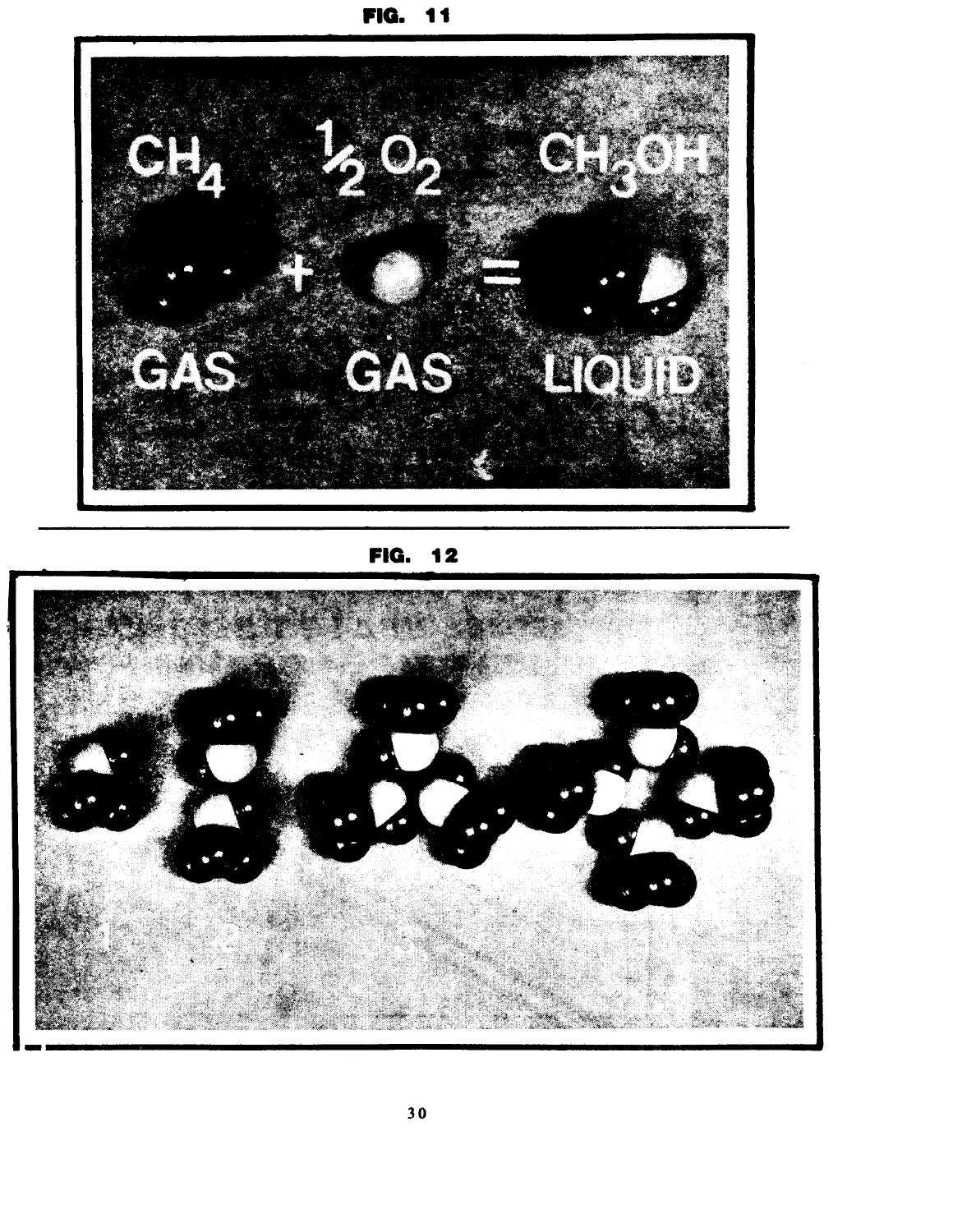![](_page_36_Figure_0.jpeg)

# CH<sub>4</sub> - CF<sub>4</sub> Derivatives - Boiling Points

![](_page_36_Figure_2.jpeg)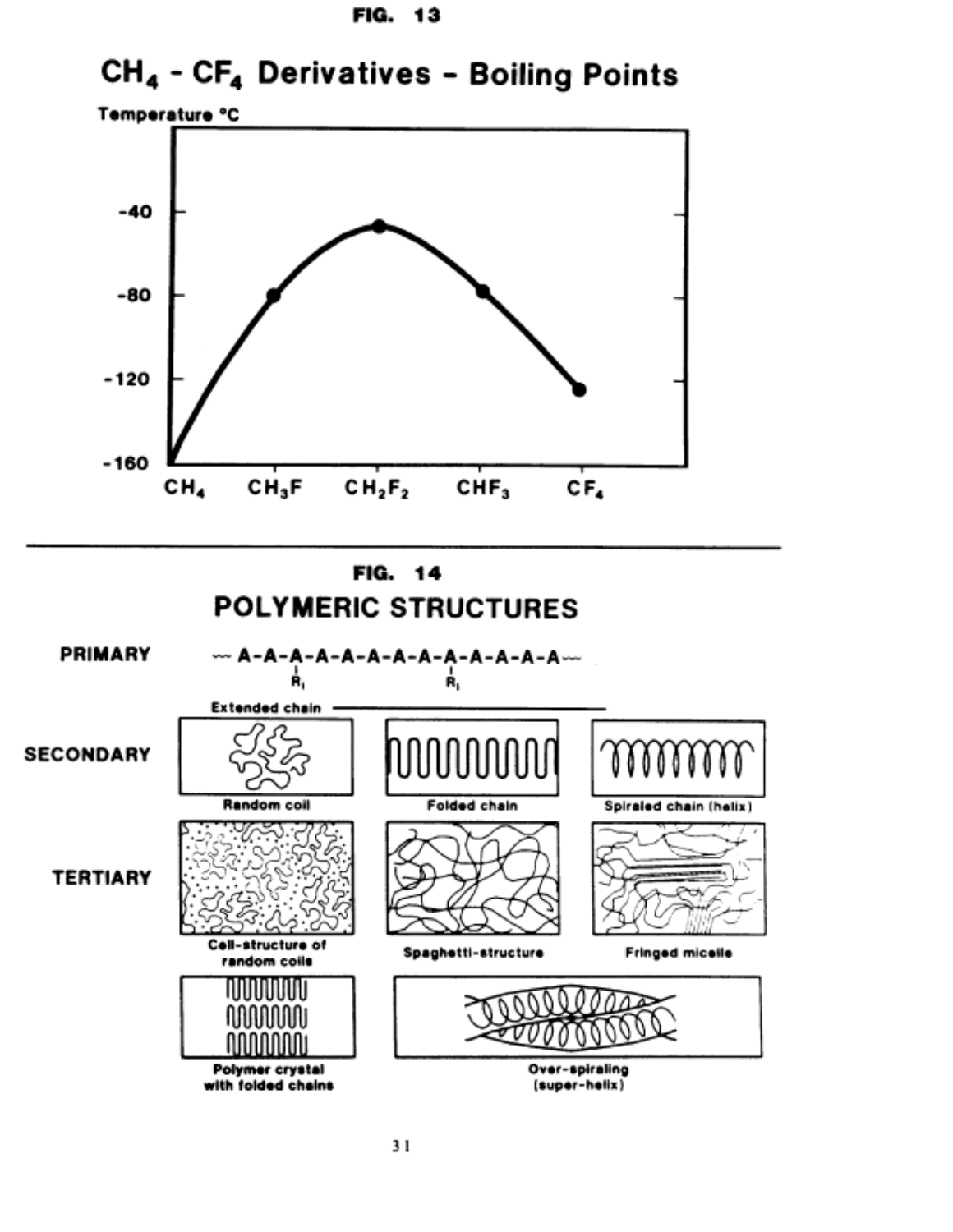![](_page_37_Figure_0.jpeg)

![](_page_37_Figure_1.jpeg)

# **Tensile Strength vs. Degree of Polymerization**

![](_page_37_Figure_3.jpeg)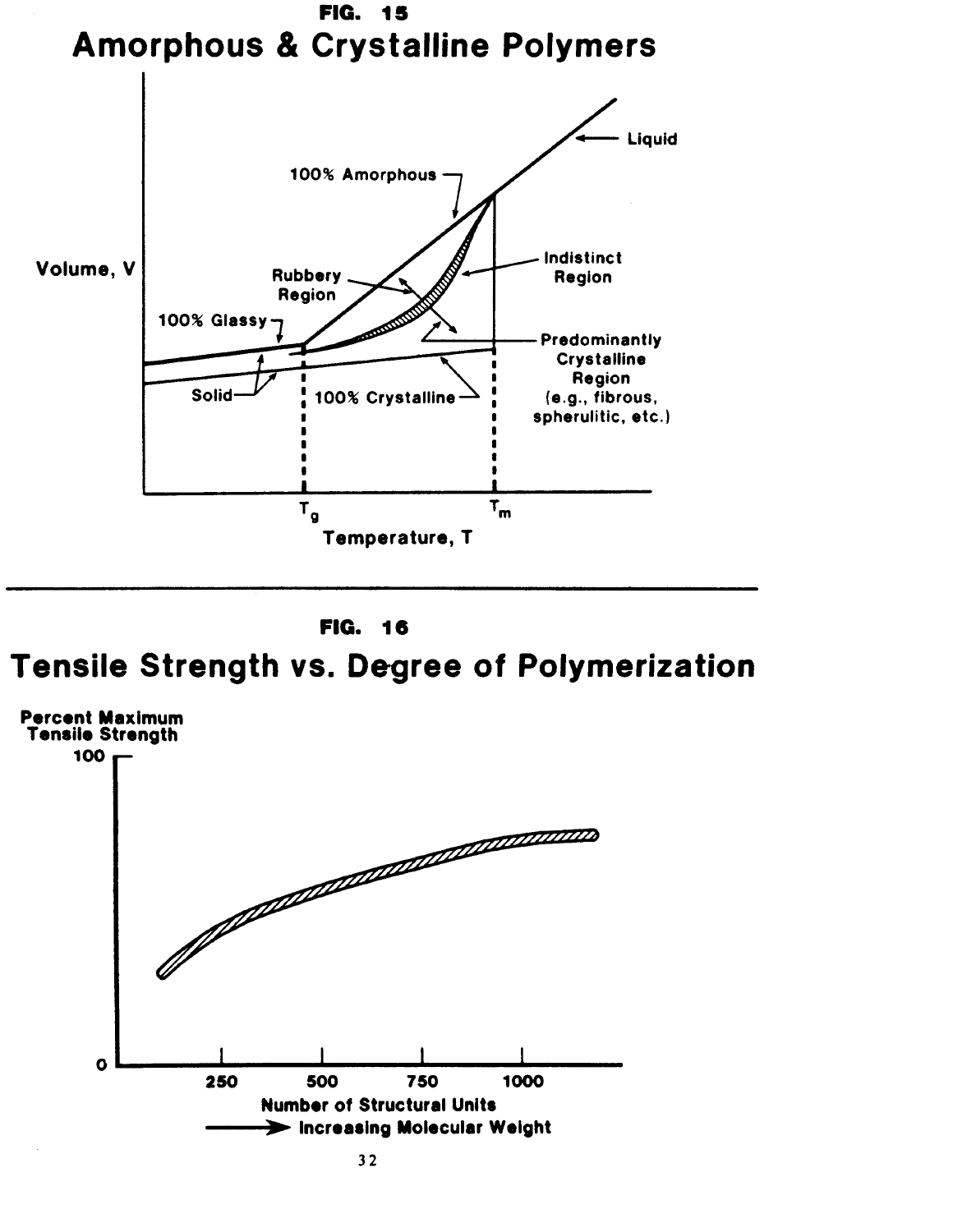![](_page_38_Figure_0.jpeg)

# **Molecular Weight - Physical Properties**

![](_page_38_Figure_2.jpeg)

![](_page_38_Figure_3.jpeg)

![](_page_38_Figure_4.jpeg)

Generation of effective entanglements during crosslinking.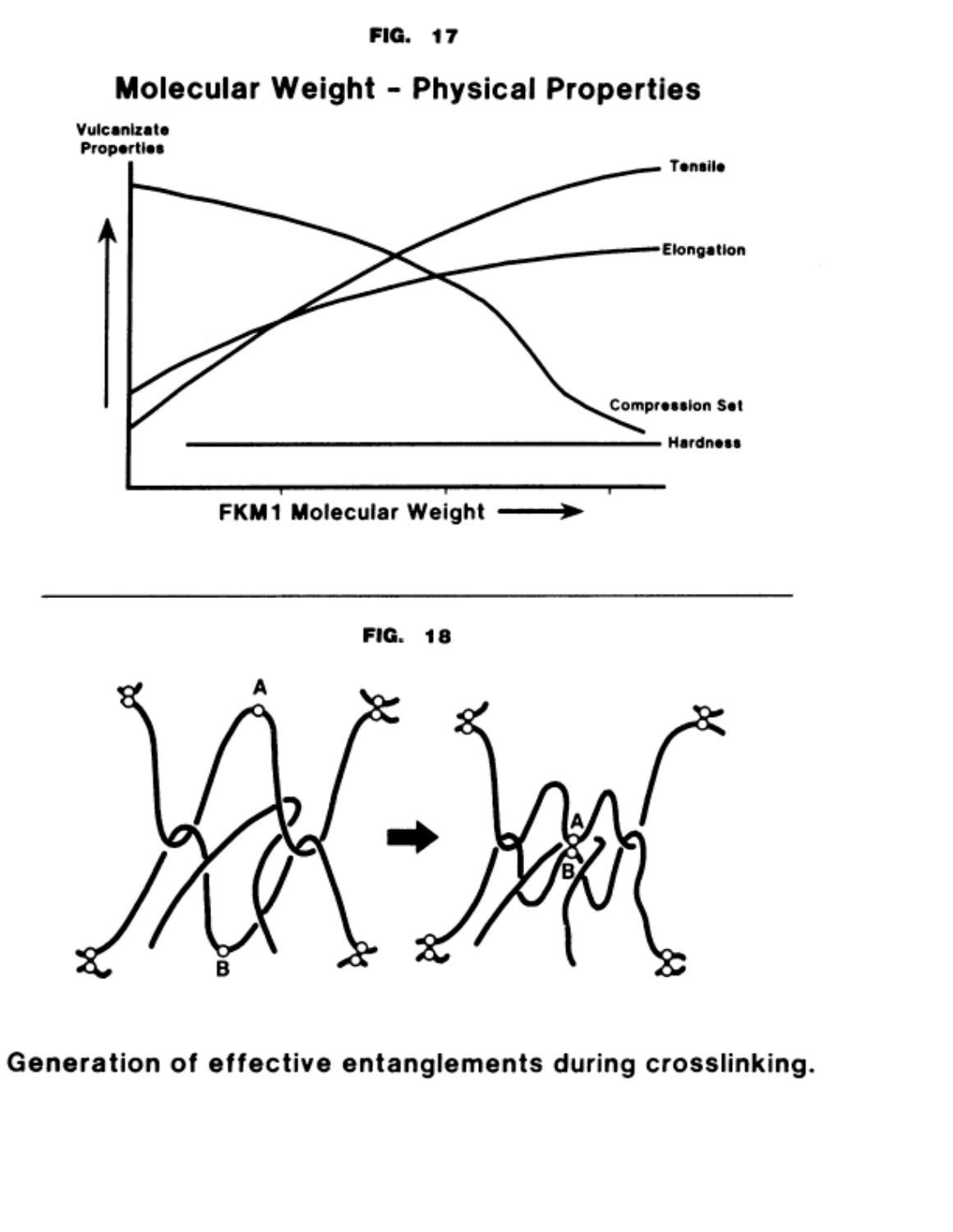**Cavity Expansion - Triaxial Tension** 

![](_page_39_Figure_2.jpeg)

![](_page_39_Figure_3.jpeg)